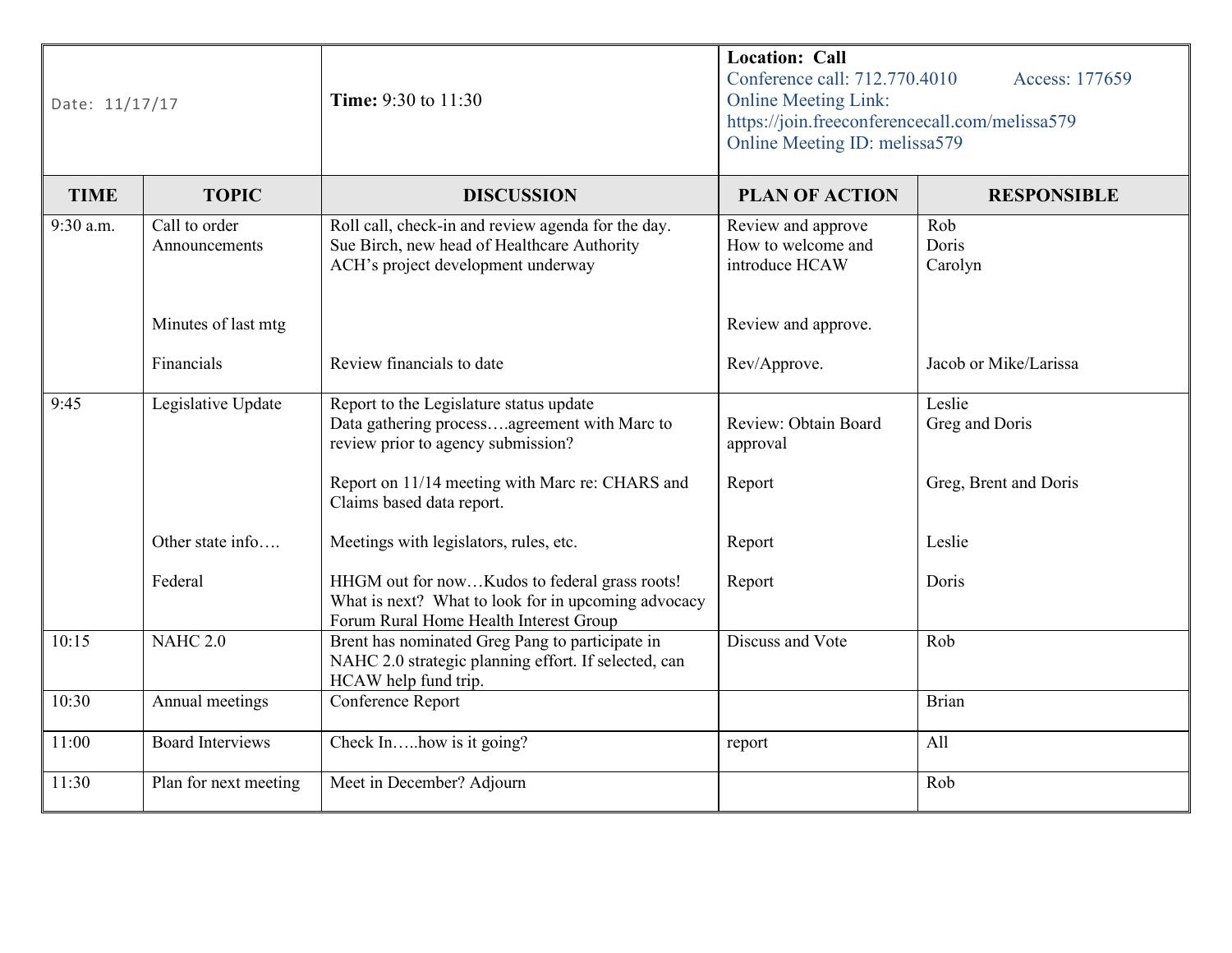# **HCAW November 2017 Public Policy Update** Prepared by Leslie Emerick, Governmental Consultant

#### *Legislative Overview*

The election was held on November 7th and it is now determined that the Senate will be controlled the Democrats in 2018 because of the Senate race in the 45th district, formerly held by Senator Andy Hill (R), who passed away from cancer last year leaving an open seat this fall. As of Tuesday night, Democrat Manka Dhingra held a double-digit lead over her 45th District Senate opponent. This means that both houses of the legislature and the Governor's Office will be controlled by the Democrats. Keep in mind that the number of votes between the parties in each house is very close and not all legislators vote the "party line". We could see changes in environmental policy, taxes, voting rights and women's issues to name a few, in the next session.

The 2017 Fall Legislative Days are from November 13-17th this year. I am already meeting with key legislators in their home districts to discuss issues for the upcoming legislative session. HCAW advocacy operates in a bi-partisan way and we meet with representatives on both sides of the aisle. This provides a more balanced approach to getting issues addressed in the legislature.

We still do not know if the state Supreme Court thinks the legislature has accomplished their goal of fulling funding education under the McCleary Decision. If they say no, it will be another difficult session and they only have a 60-day short session to work it out this time. 2017 was the longest legislative session in WA State history with three Special Sessions and over 6 months in session. No one wants a Special Session in 2018 because it's an election year and the entire House of Representatives are up for reelection and half of the Senate. The 2018 Legislative session starts January 8th, 2018.

### *2017 State Operating Budget Provisos Updates*

### **Home Health Nursing Report Budget Proviso**

I did follow up on contacting Gail Kreiger about answering questions in advance of our October  $25<sup>th</sup>$  meeting, but her schedule was booked. She tried to answer as many questions as we had at the meeting for clarification on the data gathering. We discussed how to get the hospital association more involved.

The data gathering started on October 1 and is underway for home health agencies to report on the access and reduce readmissions from hospitals using home health. If your agency is hospital based and they are having Medicaid patients back up in their facilities, they need to get involved to help get more access to home health care by increasing the reimbursement rates. Brent Korte is doing a great job working with the WA State Hospital Association to "up their game" on this issue!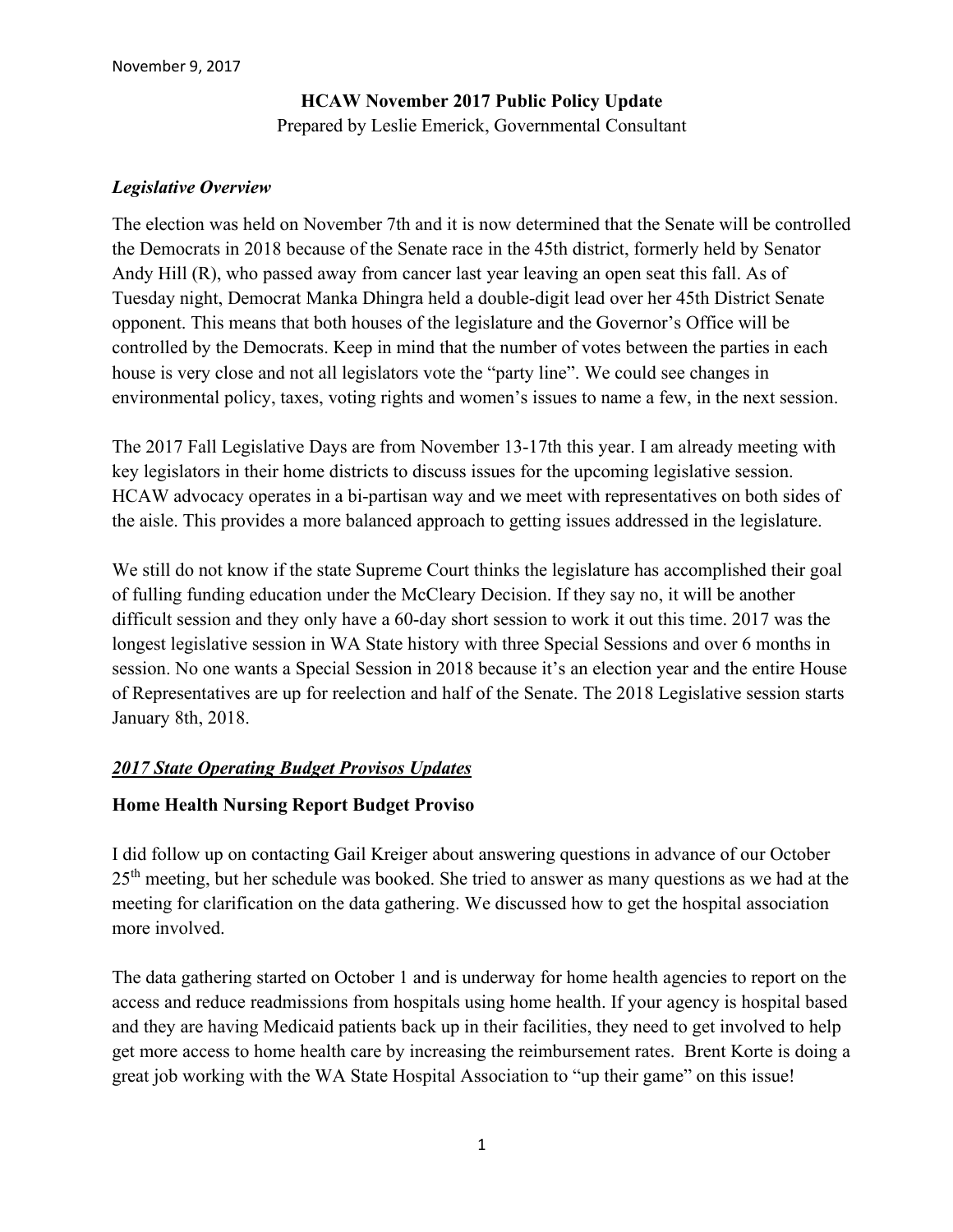#### November 9, 2017

As patients have a tougher time finding a home health agency that accepts Medicaid, hospitals end up keeping patients longer or discharging them without home health services. We need as many home health and private duty nursing agencies as we can get to provide data for the report. This data should provide the justification for Medicaid rate increases in the future. There is a report due to the legislature as an update by December 2017, but the data collection will take until December 2018 before a recommendation on increasing rates for home health will come out from the Health Care Authority.

In a recent meeting with Representative Cody, the Chair of the House Health Care Committee, discussing our Home Health Nursing Report, she wondered why the Managed Care Organizations are not at the table in these discussions. I have requested that she assist me in setting up a meeting with the MCO Directors early in the legislative session to have a discussion on why they are not willing to adequately fund home health when they have patients backed up in hospitals.

# **Marc Berg Data**

Doris and I have been in discussions with Marc Berg about gathering data for the home health report. Gail Kreiger at HCA seemed a little reluctant to pursue alternative data through Medicare or CHARS reports, but we think it might still help make our case. Our meeting with Marc Berg is in Lacey on November 14<sup>th</sup>.

# **Hospital Discharges to SNF/AFH/ALF Facilities Report to the Legislature Budget Proviso**

This report was initiated by the hospital association to try and get patients with complex care needs out of their facilities and discharge them into Skilled Nursing Facilities/Adult Family Homes /Assisted Living Facilities. I attended a series of three 6-hour work sessions with HCA to provide input on where home health, palliative care or hospice could best be used to facilitate the discharge of complex patients. The report to the legislature is due in December 2017. Sadly, it does not include much information these patients getting access to home health, hospice and palliative care. They are focused mainly on difficult patients to discharge with complex cases.

# **Department of Health In-Home Services Rules**

The long awaited In-Home Services Rules finally are getting a public hearing! The Department of Health (department) filed a CR-102 with the Office of the Code Reviser proposing revisions to the In-Home Services Agencies rules under chapter 246-335 WAC. The purpose of the CR-102 is to notify the public of the department's proposed rules and sets a public hearing date. Current rules have not been updated since 2002, and do not reflect current industry standards. Stakeholders participated in eight rules workshops in 2016 and collaborated with the department to review the chapter and craft the proposed rule language. The proposed rules have been restructured in order to clarify the requirements for home care, home health, and hospice agencies. The proposed rule also clarifies existing requirements that have not been easily understood by licensees. Please visit the department's ["Rules Comment" webpage](http://links.govdelivery.com/track?type=click&enid=ZWFzPTEmbXNpZD0mYXVpZD0mbWFpbGluZ2lkPTIwMTcxMTAyLjgwMzIyMzcxJm1lc3NhZ2VpZD1NREItUFJELUJVTC0yMDE3MTEwMi44MDMyMjM3MSZkYXRhYmFzZWlkPTEwMDEmc2VyaWFsPTE2OTcwNzUyJmVtYWlsaWQ9bGVzZW1lcmlja0Bsa2VtZXJpY2suY29tJnVzZXJpZD1sZXNlbWVyaWNrQGxrZW1lcmljay5jb20mdGFyZ2V0aWQ9JmZsPSZleHRyYT1NdWx0aXZhcmlhdGVJZD0mJiY=&&&100&&&https://fortress.wa.gov/doh/policyreview/) to: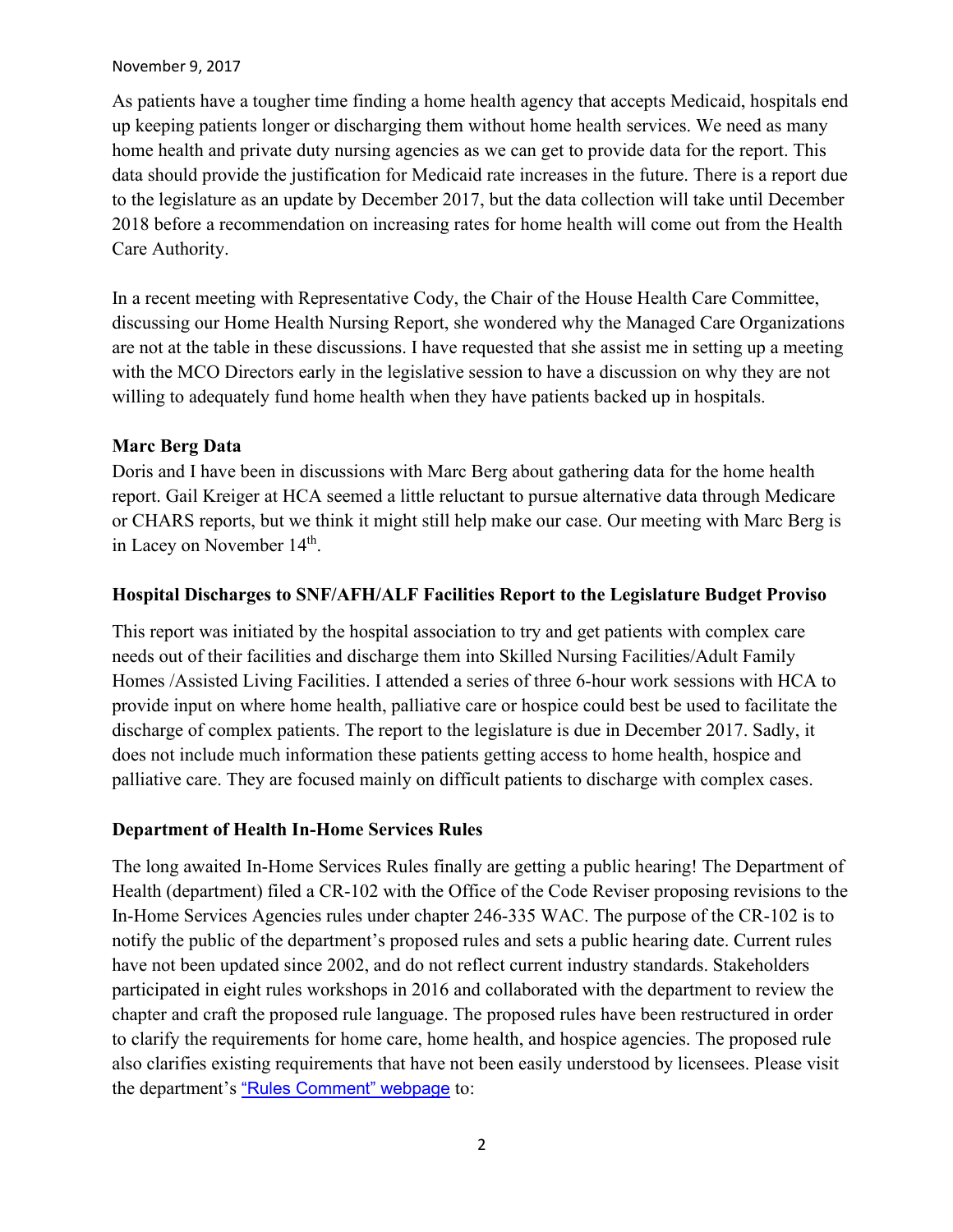November 9, 2017

- view the CR-102 and proposed In-Home Services rules (also attached)
- view the Significant Legislative Analysis document (also attached)
- submit a comment regarding the proposed rules (through December 6, 2017)

While the department prefers to take comments through our website, you may also submit comments via post office or fax. Details may be found in the attached CR-102 form. As noted in the **CR-102, a public hearing has been set for 1:00pm on December 6, 2017** at the:

# **Department of Health, Point Plaza East, Room 152, 310 Israel Rd SE, Tumwater, WA 98501**

The purpose of the public hearing is to provide interested parties an opportunity testify (support, concerns, oppose) regarding the proposed rules.

After December 6th, the department will:

review all submitted comments and testimony, determine if the proposed rules can move forward as written or require any changes (based on comments / testimony), provide responses to all submitted comments / testimony. A CR-103 will be filed afterward review of public hearing comments to announce that the rules are now effective.

- [SLA+In-Home+Services+Agencies.pdf](http://links.govdelivery.com/track?type=click&enid=ZWFzPTEmbXNpZD0mYXVpZD0mbWFpbGluZ2lkPTIwMTcxMTAyLjgwMzIyMzcxJm1lc3NhZ2VpZD1NREItUFJELUJVTC0yMDE3MTEwMi44MDMyMjM3MSZkYXRhYmFzZWlkPTEwMDEmc2VyaWFsPTE2OTcwNzUyJmVtYWlsaWQ9bGVzZW1lcmlja0Bsa2VtZXJpY2suY29tJnVzZXJpZD1sZXNlbWVyaWNrQGxrZW1lcmljay5jb20mdGFyZ2V0aWQ9JmZsPSZleHRyYT1NdWx0aXZhcmlhdGVJZD0mJiY=&&&101&&&https://content.govdelivery.com/attachments/WADOH/2017/11/02/file_attachments/907282/SLA%2BIn-Home%2BServices%2BAgencies.pdf)
- [CR102+In-Home+Services+Agencies+17-22-119.pdf](http://links.govdelivery.com/track?type=click&enid=ZWFzPTEmbXNpZD0mYXVpZD0mbWFpbGluZ2lkPTIwMTcxMTAyLjgwMzIyMzcxJm1lc3NhZ2VpZD1NREItUFJELUJVTC0yMDE3MTEwMi44MDMyMjM3MSZkYXRhYmFzZWlkPTEwMDEmc2VyaWFsPTE2OTcwNzUyJmVtYWlsaWQ9bGVzZW1lcmlja0Bsa2VtZXJpY2suY29tJnVzZXJpZD1sZXNlbWVyaWNrQGxrZW1lcmljay5jb20mdGFyZ2V0aWQ9JmZsPSZleHRyYT1NdWx0aXZhcmlhdGVJZD0mJiY=&&&102&&&https://content.govdelivery.com/attachments/WADOH/2017/11/02/file_attachments/907281/CR102%2BIn-Home%2BServices%2BAgencies%2B17-22-119.pdf)

# **In-Home Services Roundtable**

DOH has a quarterly meeting on October 17 with stakeholders in regulated under the In-Home Services program. We review issues related to home care, home health and hospice. There was discussion around the In-Home Services rules which we expect out any day now! We discussed that the new rules will include a 35% increase in the cost of home care, home health and hospice licenses to pay for increased surveyor costs associated with the program.

# **Hospice CON Rules**

Still no word on the Hospice Certificate of Need (CoN) rules for a CR-102 date. If you are interested in a description of the DOH Rulemaking process go to: <http://www.doh.wa.gov/AboutUs/RuleMaking/WhatisRuleMaking>

# **DOH WA Palliative Care-Rural Health Integration Initiative**

Doris and I met with Pat Justis and home health and hospice representatives on October 31<sup>st</sup> to discuss funding models for palliative care. Ron Jetter of Hearthlinks spoke about his program for funding palliative care. They had to hire an intermediary to work with CMS to get paid. It was so hard to get a live person to speak with that they often missed the 30-day window for payment. The new group finds them a live person to speak with and get claims fixed and filed in a timely manner. There was a good discussion on how to get a funding model in place for palliative care!

# **WA State Telemedicine Collaborative**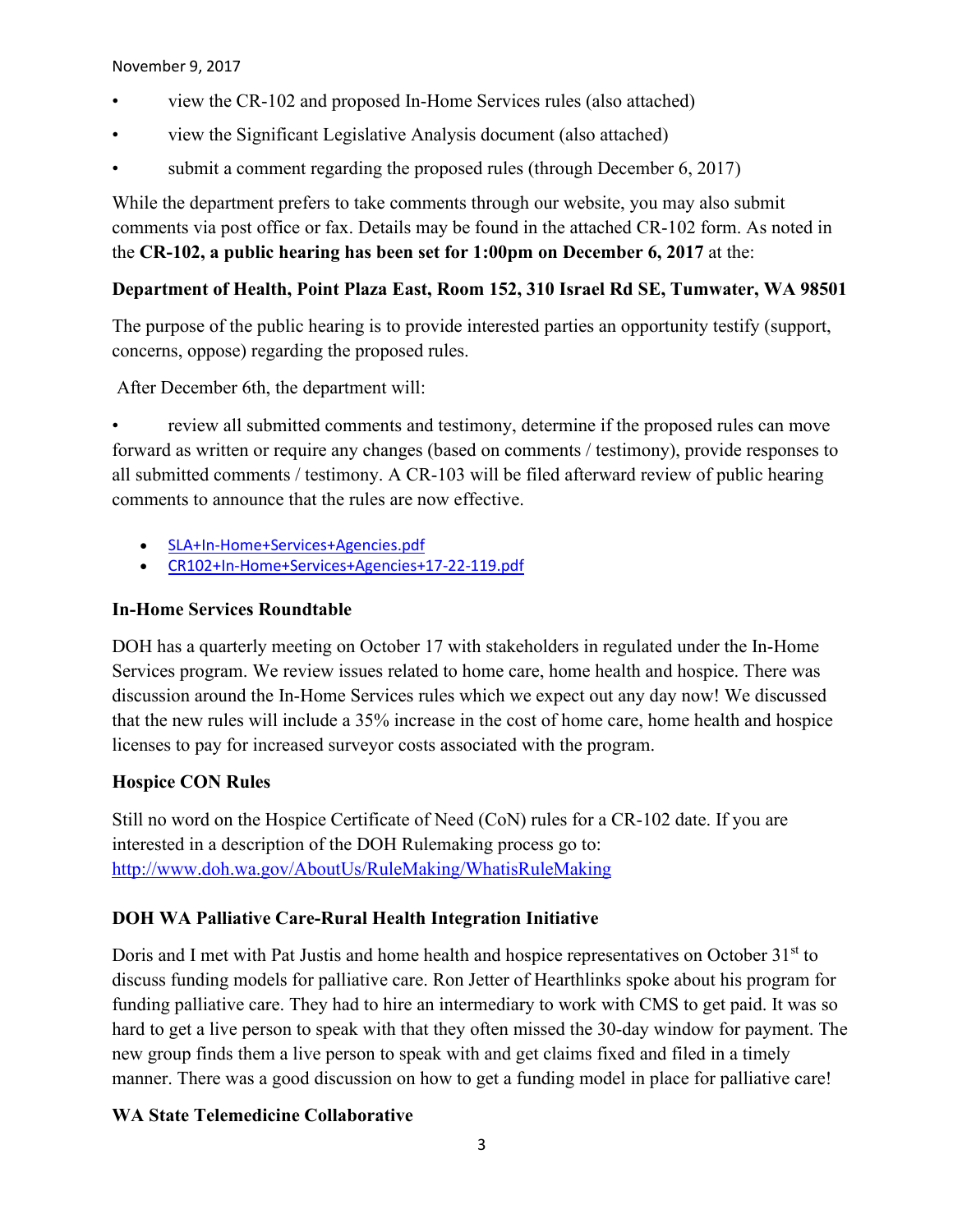#### November 9, 2017

The next WA State Telehealth Collaborative Meeting is on November 17th  $\omega$  1 pm-3pm in SeaMar Seattle, 8720 14th Ave S, Seattle, WA 98108 for anyone who would like to attend! I have not seen the agenda for the next meeting yet…

# **Bree Collaborative**

The Bree Collaborative Alzheimer's Disease and Other Dementias workgroup meeting was on November 1st from 9:00 – 10:30am. The meeting will address the public comments and make any changes to the recommendation before final presentation to the Bree Collaborative.

# **Kaiser News article about the Volunteer Hospice in Clallam County**

I thought you might find this interesting. Candice Cheney, Assured Health Care and I (representing WSHPCO) are both quoted in the article…not too bad, but could have used a little more clarity! Here is a link to the article:

*Amid a for-profit surge, a Port Angeles hospice has offered free care for 40 years*  [https://www.seattletimes.com/seattle-news/health/amid-a-for-profit-surge-a-port-angeles-hospice](https://www.seattletimes.com/seattle-news/health/amid-a-for-profit-surge-a-port-angeles-hospice-has-offered-free-care-for-40-years/?utm_source=referral&utm_medium=mobile-app&utm_campaign=ios)[has-offered-free-care-for-40-years/?utm\\_source=referral&utm\\_medium=mobile](https://www.seattletimes.com/seattle-news/health/amid-a-for-profit-surge-a-port-angeles-hospice-has-offered-free-care-for-40-years/?utm_source=referral&utm_medium=mobile-app&utm_campaign=ios)[app&utm\\_campaign=ios](https://www.seattletimes.com/seattle-news/health/amid-a-for-profit-surge-a-port-angeles-hospice-has-offered-free-care-for-40-years/?utm_source=referral&utm_medium=mobile-app&utm_campaign=ios)

# **WA State Senior Lobby Conference**

I attended their Fall conference on October  $19<sup>th</sup>$  in Tacoma, with a legislative reception the night before. Here is a link to the Dementia Road Map Online/PDF version [https://www.dshs.wa.gov/sites/default/files/ALTSA/stakeholders/documents/AD/Dementia%20Ro](https://www.dshs.wa.gov/sites/default/files/ALTSA/stakeholders/documents/AD/Dementia%20Road%20Map%20-%20A%20Guide%20for%20Family%20and%20Care%20Partners.pdf) [ad%20Map%20-%20A%20Guide%20for%20Family%20and%20Care%20Partners.pdf](https://www.dshs.wa.gov/sites/default/files/ALTSA/stakeholders/documents/AD/Dementia%20Road%20Map%20-%20A%20Guide%20for%20Family%20and%20Care%20Partners.pdf)

# **AARP Care Act**

Doris and I have been trying to schedule a meeting with Cathy MacCaul with AARP to discuss legislation related to the Care Act that allows family members to care for patients and get information from the hospital for care when they are released home.

# **Nursing Care Quality Assurance Commission Opioid Workshop**

The next Opioid prescribing workshop is on November 15, 2017, 9 a.m. to 3:30 p.m. in Yakima and I am planning on attending. HB 1427 from the last legislative session requires all five prescribing boards and commissions to develop rules and guidelines for prescribing and included updates to the Prescription Monitoring Program (PMP) in our state. I am watching for any movement towards restrictions for hospice or cancer associated pain.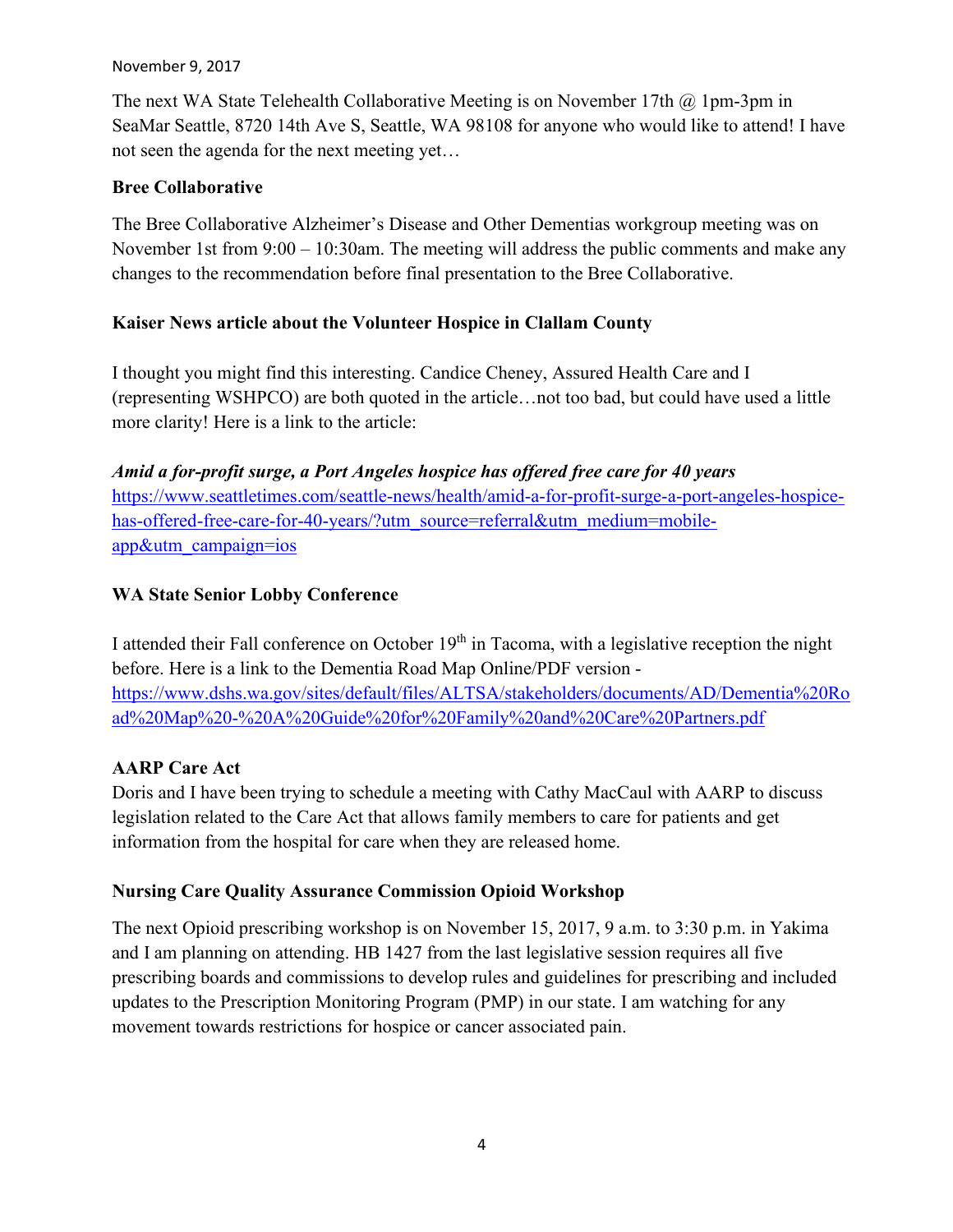| <b>CCN</b> | <b>Facility Name</b>                                          | <b>Current Member</b> |
|------------|---------------------------------------------------------------|-----------------------|
|            | 507060 ADVENTIST HEALTH HOME CARE SERVICES                    | No                    |
|            | 507108 ALPHA NURSING AND SERVICES INC                         | No                    |
|            | 507044 ASSURED HOME HEALTH                                    | Yes                   |
|            | 507048 ASSURED HOME HEALTH                                    | Yes                   |
|            | 507099 ASSURED HOME HEALTH                                    | Yes                   |
|            | 507042 ASSURED HOME HEALTH, HOSPICE & HOME CARE               | Yes                   |
|            | 507123 BROOKDALE HOME HEALTH SEATTLE                          | No                    |
|            | 507084 BROOKDALE HOME HEALTH, LLC                             | No.                   |
|            | 507102 CAREAGE HOME HEALTH                                    | Yes                   |
|            | 507029 CENTRAL WASHINGTON HEALTH SERVICES                     | Yes                   |
|            | 507124 CHI FRANCISCAN HEALTH AT HOME                          | Yes                   |
|            | 507040 COMMUNITY HOME HEALTH / HOSPICE                        | Yes                   |
|            | 507105 EDEN HOME HEALTH                                       | No                    |
|            | 507111 ELITE HOME HEALTH                                      | No                    |
|            | 507125 ENVISION HOME HEALTH                                   | No                    |
|            | 507079 EVERGREENHEALTH HOME CARE                              | Yes                   |
|            | 507038 FRONTIER HOME HEALTH AND HOSPICE                       | Yes                   |
|            | 507020 HARBORS HOME HEALTH / HOSPICE                          | No                    |
|            | 507120 HARVARD PARTNERS LLC                                   | No                    |
|            | 507113 HEALTHY OPTIONS, LLC                                   | Yes                   |
|            | 507094 HIGHLINE HOME CARE SERVICES                            | Yes                   |
|            | 507064 HOMECARE SOUTHWEST                                     | Yes                   |
|            | 507109 INTREPID USA HEALTHCARE SERVICES                       | No                    |
|            | 507107 ISLAND HOSPITAL HOME HEALTH                            | Yes                   |
|            | 507050 JEFFERSON HEALTHCARE HOME HEALTH                       | Yes                   |
|            | 507007 KAISER PERMANENTE CONTINUING CARE SERVICES HOME HEALTH | Yes                   |
|            | 507021 KINDRED AT HOME                                        | No                    |
|            | 507031 KINDRED AT HOME                                        | <b>No</b>             |
|            | 507081 KINDRED AT HOME                                        | Yes                   |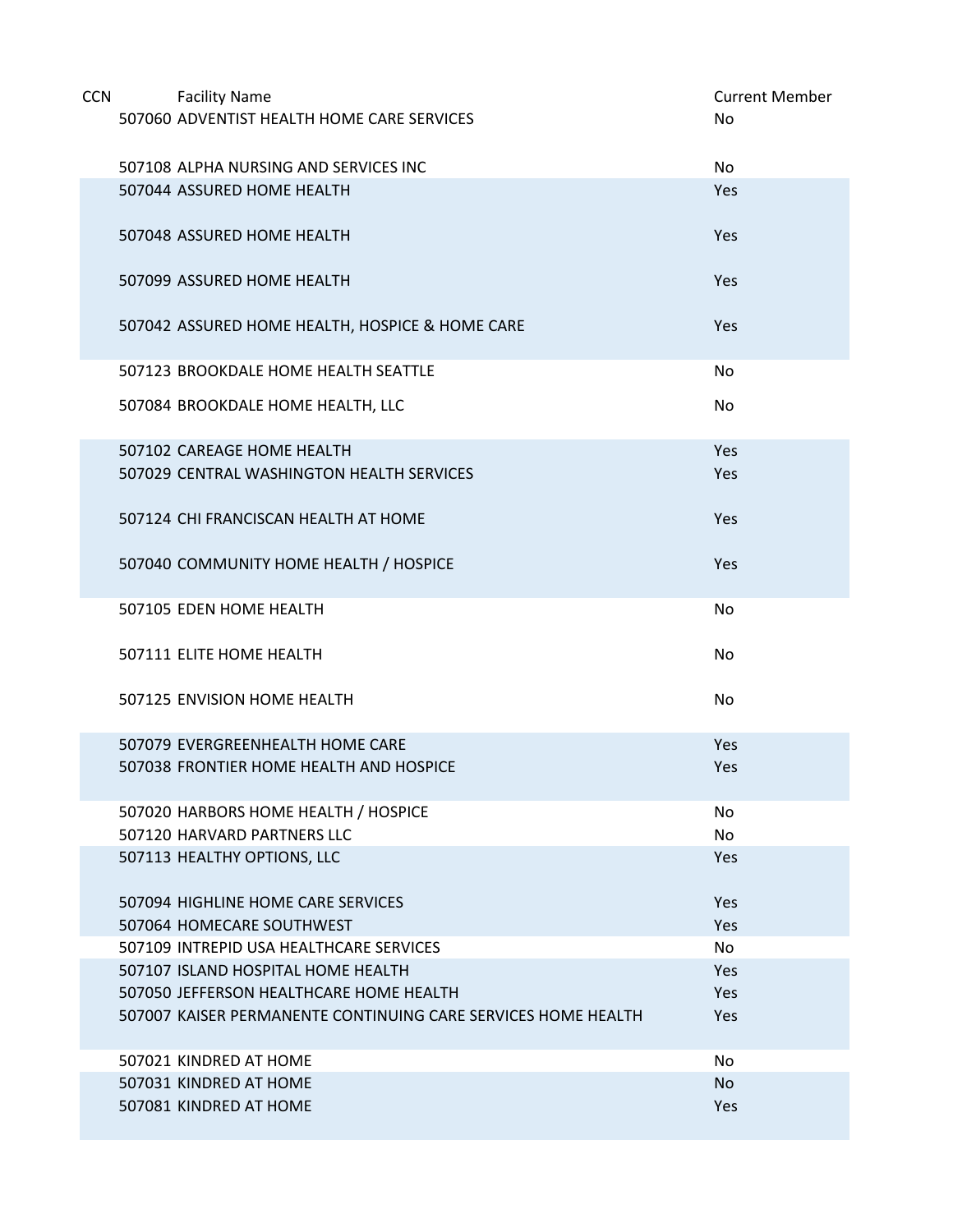| 507106 KINDRED AT HOME                                  | Yes |
|---------------------------------------------------------|-----|
| Kindred at Home                                         | No  |
| Kindred at Home                                         | Yes |
| Kindred at Home                                         | Yes |
| 507097 KITTITAS VALLEY HOME HEALTH & HOSPICE            | No  |
| 507087 KLICKITAT VALLEY HEALTH SERVICES HH              | Yes |
| 507121 KLINE GALLAND HOME HEALTH                        | No  |
| 507028 MEMORIAL HOME CARE SERVICES                      | Yes |
| 507115 MOUNTAINVIEW HOME HEALTH                         | Yes |
| 507046 MULTICARE GOOD SAMARITAN HOME HEALTH             | Yes |
| 507072 OLYMPIC MEDICAL HOME HEALTH                      | Yes |
| 507068 PROVIDENCE HOME SERVICES - KING COUNTY           | Yes |
| 507065 PROVIDENCE HOSPICE AND HOME CARE OF SNOHOMISH CO | Yes |
| 507004 PROVIDENCE SOUND HOMECARE & HOSPICE              | Yes |
| 507034 PROVIDENCE ST MARY HOME HEALTH                   | Yes |
| 507019 PROVIDENCE VNA HOME HEALTH                       | Yes |
| 507095 PSA HEALTHCARE CERTIFIED                         | Yes |
| 507101 PUGET SOUND HOME HEALTH                          | No  |
| 507089 ROCKWOOD HOME HEALTH                             | No  |
| 507052 SEA MAR COMMUNITY HEALTH CENTER                  | No  |
| 507100 SIGNATURE HOME HEALTH                            | No  |
| 507116 SIGNATURE HOME HEALTH                            | No  |
| 507110 SIGNATURE HOME HEATLH                            | No. |
| 507119 SUNSHINE HOME HEALTH CARE                        | Yes |
| 507117 TOUCHMARK AT FAIRWAY VILLAGE HOME HEALTH         | No  |
| 507010 TRI-CITIES HOME HEALTH                           | No  |
| 507061 TRIOS HEALTH                                     | Yes |
| 507122 VOTO HEALTHCARE INC                              | No  |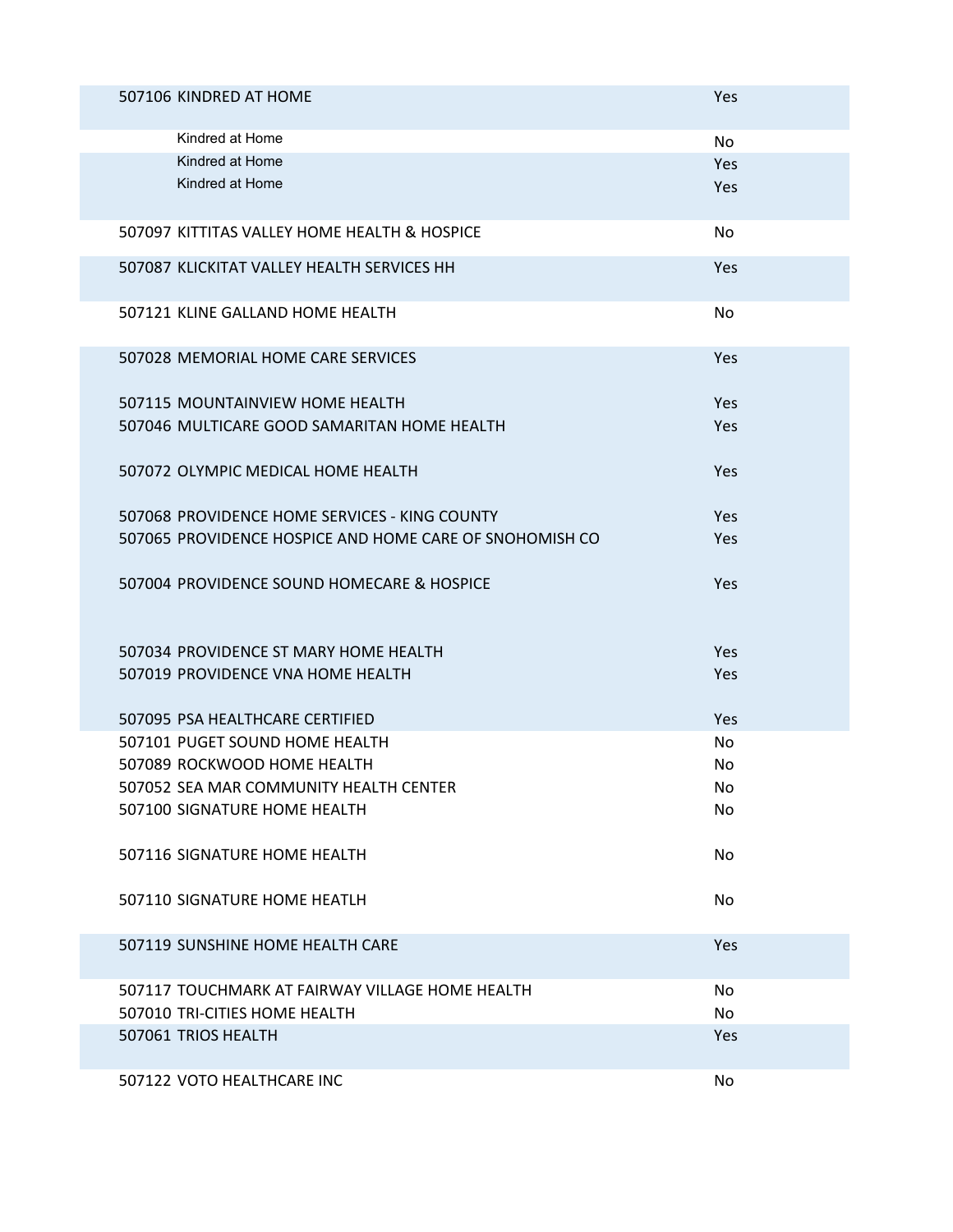| 507118 WATERFORD ON SOUTH HILL HOME HEALTH   | No  |
|----------------------------------------------|-----|
| 507092 WESLEY HOMES AT HOME, LLC             | Yes |
| 507055 WHIDBEY HEALTH HOME HEALTH            | No  |
| 507043 YAKIMA REGIONAL HOME HEALTH & HOSPICE | Yes |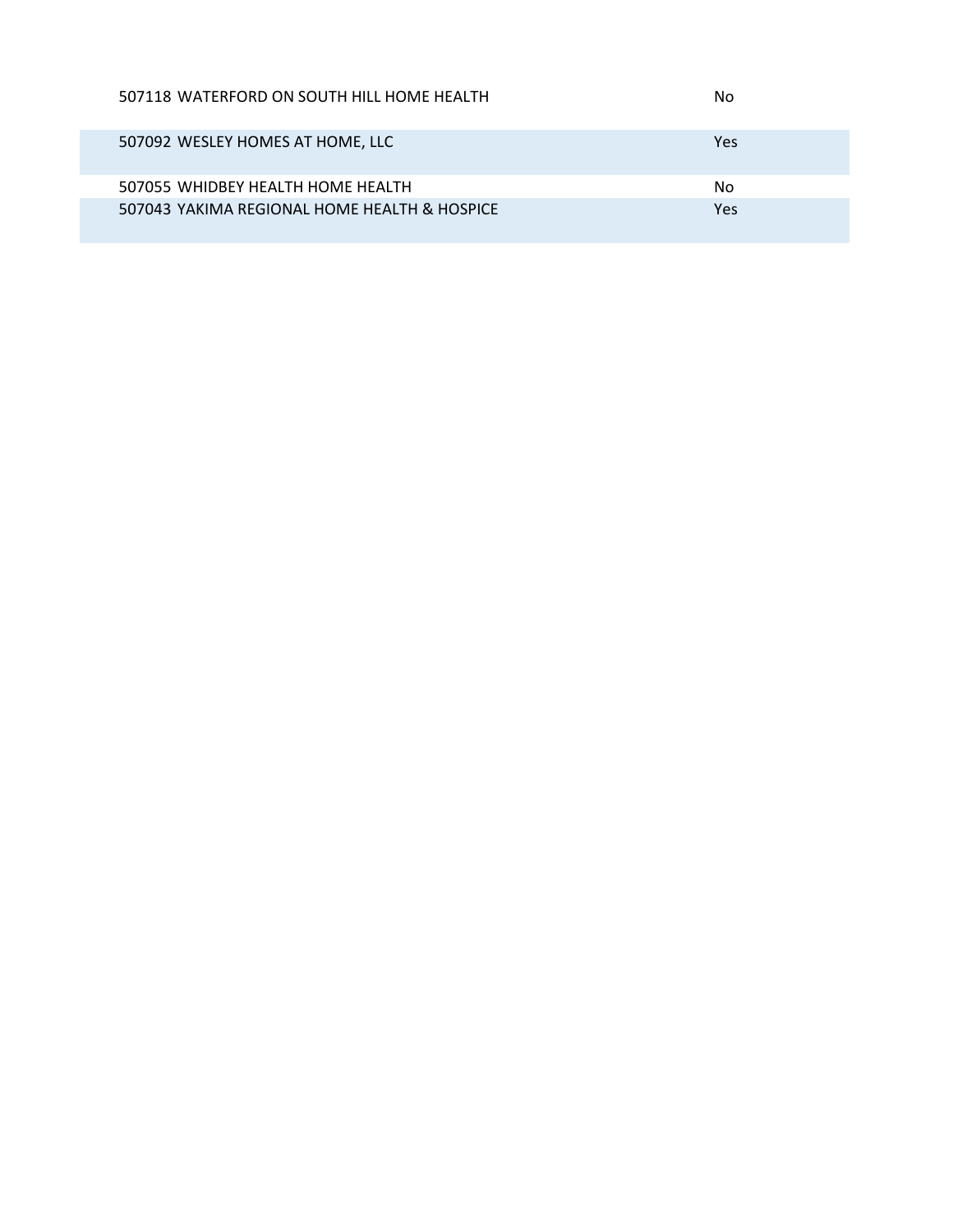| Member 2016 License<br>No |                 | Contact<br>Lauren Fowler     |
|---------------------------|-----------------|------------------------------|
| No                        |                 | Susan                        |
| Yes                       | HH              | Lisa Chelle Smith            |
| Yes                       | HH, HC, Hospice | <b>Bryce Cox</b>             |
| Yes                       | HH              | Julia Leslie                 |
| Yes                       | HH, HC, Hospice | JoAnna McGeogheagan          |
| Yes                       |                 | Kathy Ahern                  |
| No                        | HH              | Jessica Brownlow             |
| Yes                       | HH, HC          | Hamidah Virani               |
| Yes                       | HH, Hospice     | <b>Dixie Randall</b>         |
| <b>No</b>                 | HH              | Judy Keyt                    |
| Yes                       | HH, HC, Hospice | <b>Greg Pang</b>             |
| No                        |                 | Jeff Weil                    |
| No                        |                 | <b>Brian Wayment</b>         |
| No                        |                 | <b>Brenda Estes</b>          |
| Yes                       | HH, Hospice     | <b>Brent Korte</b>           |
| Yes                       | HH, Hospice     | Gloria Lay                   |
| Yes                       | HH              | Carolyn Duckworth            |
| Yes                       |                 | <b>Stefan Danilov</b>        |
| Yes                       | HH              | <b>Tracy Stoddard</b>        |
| Yes                       | HH              | Carolyn Bonner               |
| Yes                       | HH, Hospice     | Lisa Willts                  |
| No                        | HH, Hospice     | Brynne Malone, administrator |
| Yes                       | <b>HH</b>       | Flora (Penny) Snarrenberg    |
| Yes                       | HH, Hospice     | Deborah Kaldahl              |
| Yes                       | HH, Hospice     | Carol Wilson                 |
| No                        |                 |                              |
| <b>No</b>                 | <b>HH</b>       | <b>Melissa Nickel</b>        |
| Yes                       | HH              | Deborah Bernal               |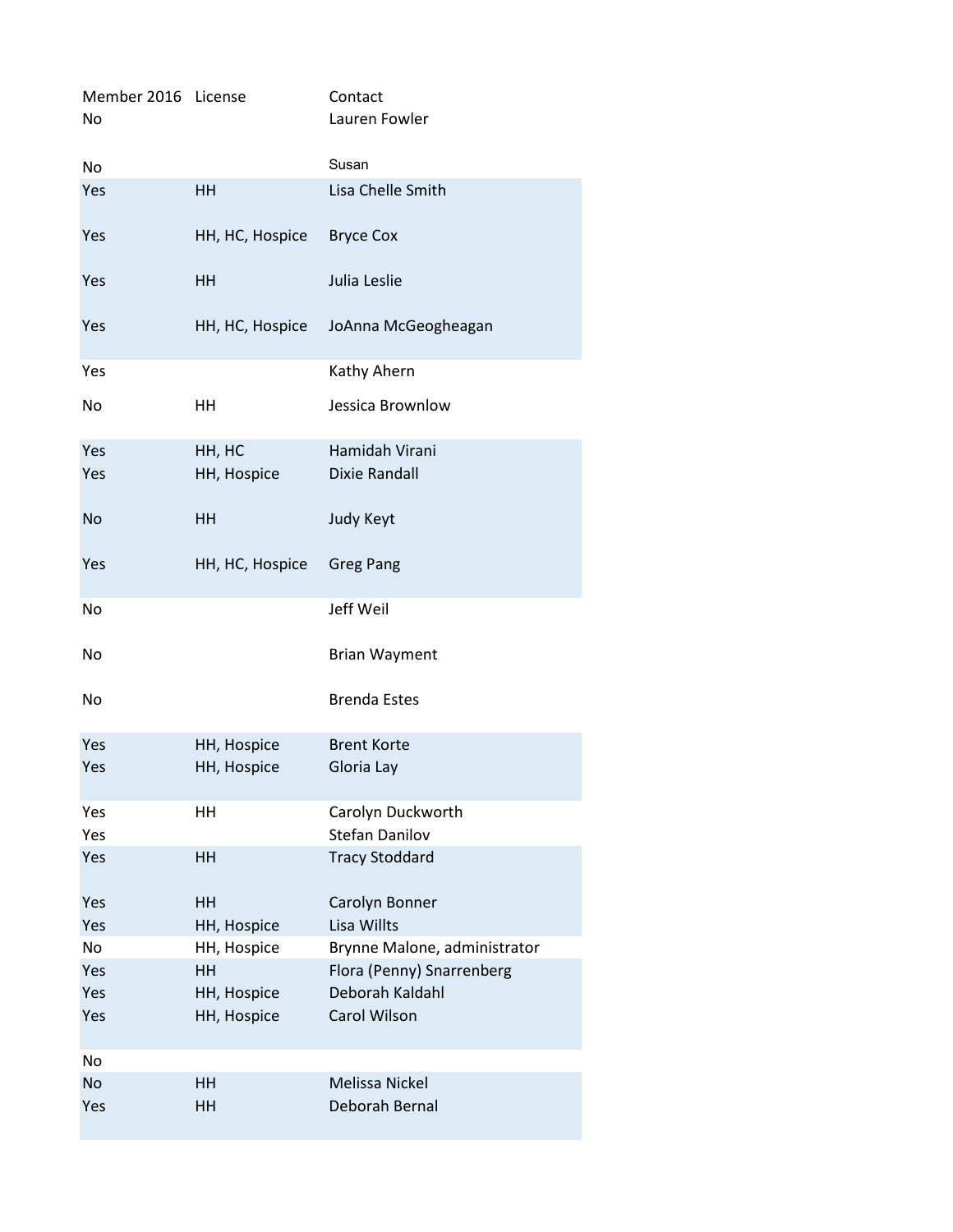| Yes       | HH          | Margaret Posey (Peg)         |
|-----------|-------------|------------------------------|
| No        | HH          | Angela Eusek                 |
| <b>No</b> | HH          | Karen White                  |
| Yes       | HH          | Tammi Reeser                 |
| No        |             | Aggie Sprague                |
| Yes       | HH, Hospice | Kyna Bighorn                 |
| Yes       |             | Pam Swanborn                 |
| Yes       | HH, Hospice | Amber Hahn-Keenan            |
| Yes       | HH          | <b>Elizabeth Pesek</b>       |
| Yes       | HH, Hospice | Deb Baumann                  |
| Yes       | HH          | Stephanie McDonald-Schneider |
| Yes       | HH          | Gira Shah                    |
| Yes       | HC          | Mirna Musun                  |
| Yes       | HC          | Jill Moynihan                |
| Yes       | HH          | Dawn Adams                   |
| Yes       | HH          | <b>Neil Wahlstrom</b>        |
| Yes       | HH          | Kyle Long                    |
| No        |             | <b>Trish Seagle</b>          |
| No        |             |                              |
| Yes       |             | Sandra Miles                 |
| No        |             |                              |
| No        |             | <b>Deanne Stokes</b>         |
| No        |             |                              |
| Yes       | HH          | Gretchen Anderson            |
| No<br>No  |             | Kimberly Wolvers             |
| No        | HC          | <b>Barbara Edwards</b>       |
| No        |             | Pam Bir                      |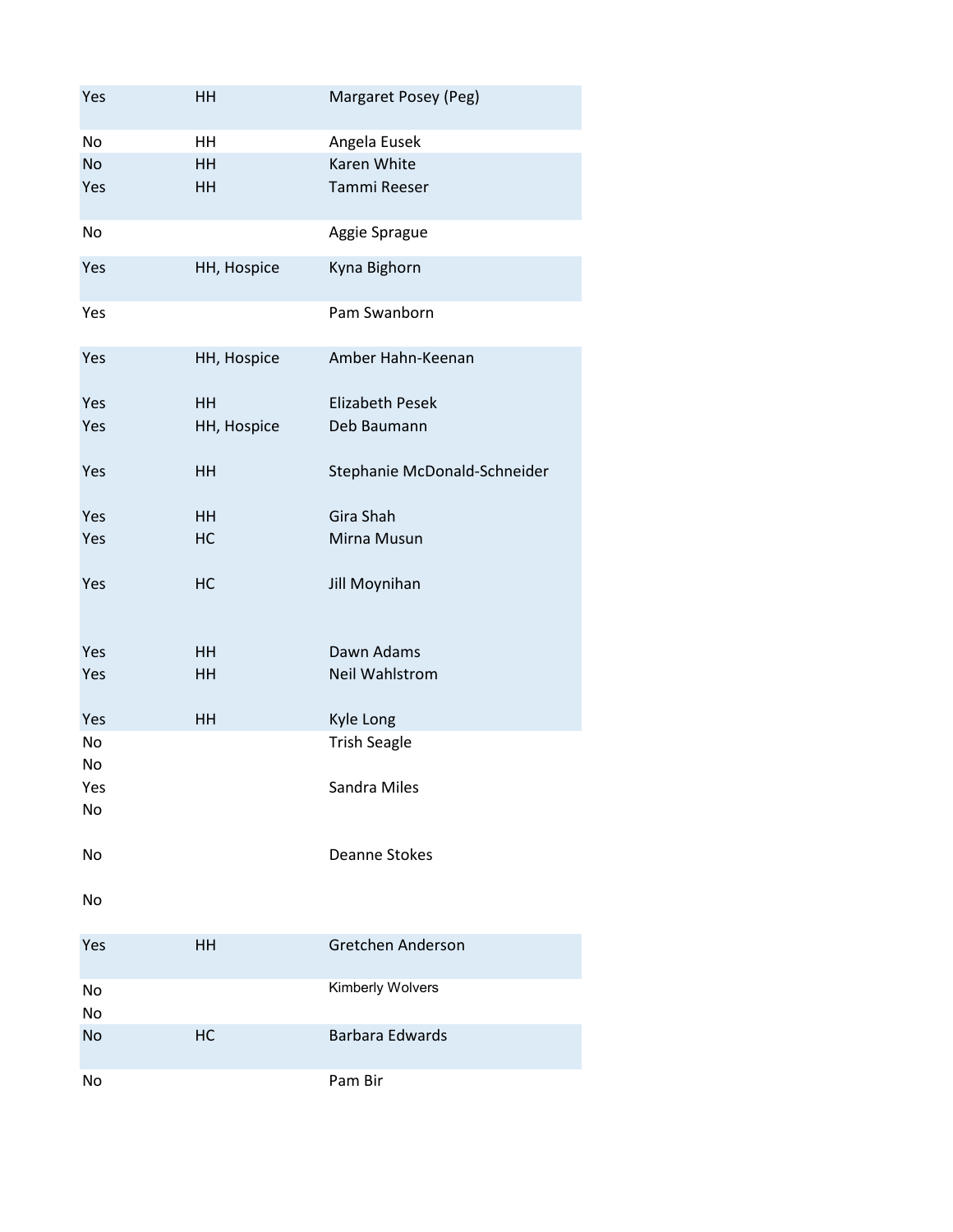| Yes | HH, HC      | Melinda Moore     |
|-----|-------------|-------------------|
|     |             | Jennifer Vasileff |
| Yes | HH, Hospice | LaDonna Chambard  |

No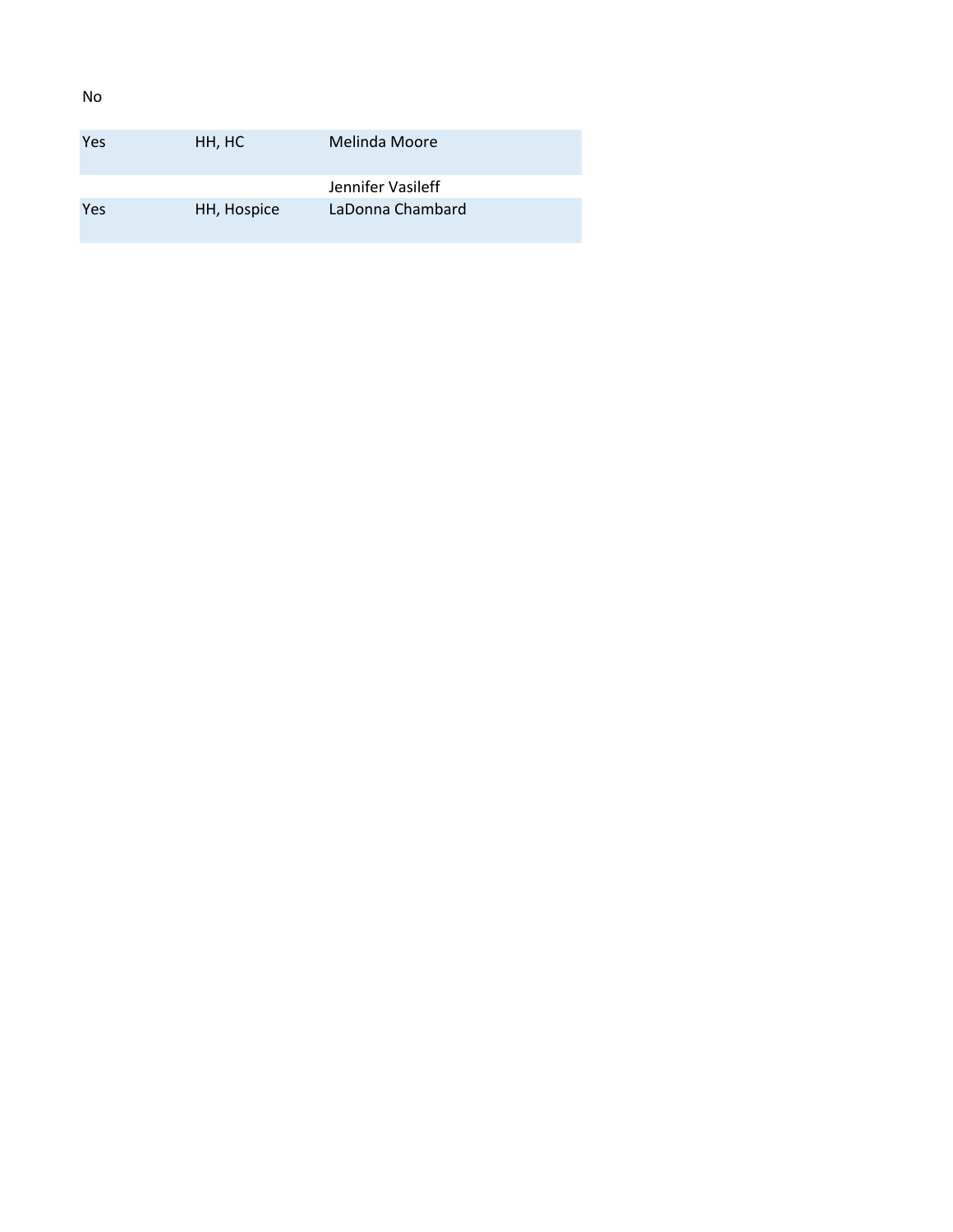| Address                                                                                                                       | Email                           | Phone #                      |
|-------------------------------------------------------------------------------------------------------------------------------|---------------------------------|------------------------------|
| 830 South Second Avenue, Walla Walla,<br>WA 99362                                                                             | fowlerlk@ah.org                 | (509) 525-9006               |
| 10530 19th Ave SE Ste 201, Everett, WA 982(alphanursingservice@gmail.com                                                      |                                 | 425-357-1790                 |
| 111 West N River Dr, Ste 204, Spokane,<br>WA 99201                                                                            | chelle.smith@lhcgroup.com       | 509.747.2462                 |
| 1417 S Pioneer Way, Moses Lake, WA<br>98837                                                                                   | bryce.cox@lhcgroup.com          | 509.765.1856                 |
| 13000 Linden Ave N, Ste 112, Seattle,<br>WA 98133                                                                             | julie.leslie@lhcgroup.com       | 206.364.1484                 |
| 2120 Northpark St., Ste B, Centralia, WA joanna.mcgeoghegan@lhcgroup.com<br>98531                                             |                                 | 360.330.2640                 |
| 32290 1st Ave S, Federal Way, WA                                                                                              | k.ahern@brookdale.com           | 206.417.7700                 |
| 115 NE 100th St, Ste 325, Seattle, WA<br>98003                                                                                | jbrownlow@brookdale.com         | 206.417.7700                 |
| 14450 NE 29 Pl, #106                                                                                                          | hvirani@careagehealth.com       | (425) 519-1265               |
| 1020 N Wenatchee Ave, Wenatchee, WA dixie.randall@cwhs.com<br>98801                                                           |                                 | 509.665.6049                 |
| 2901 Bridegport Way West, University<br>Place, WA 98466                                                                       | judy.keyt@chs.trihealth.com     | 253.534.7612                 |
| PO Box 2067, 1035 11th Avenue,<br>Longview, WA 98632                                                                          | gpang@chhh.org                  | 360.425.8510                 |
| 316 E McLeod #101, Bellingham, WA<br>98226                                                                                    | jeff.weil@eden-health.com       | 360.734.5410                 |
| 1372 Bridge Street, Clarkston, WA 99403 bwayment@Elitehhh.com                                                                 |                                 | (509) 758-2568               |
| 801 SW 150th St #102, Burien, WA<br>98166                                                                                     | Brenda.estes@envhh.com          | 206.452.0058                 |
| 12040 NE 128th Street, MS #103, Kirkland bmkorte@evergreenhealthcare.org                                                      |                                 | 425.899.3300                 |
| 800 South Jasmine Street, Suite 2,<br>Omak, WA 98841                                                                          | glay@frontierhhh.com            | 509.422.8621                 |
| 201 7th St, Hoquiam, WA 98550                                                                                                 | carolynd@myhhhh.org             | 360.532.5454                 |
| 4910 111th Ave NE, Kirkland, WA                                                                                               | sdanilov@harvardpartners.org    | 425.822.6979                 |
| 620 N Emerson, Ste 300, Wenatchee,<br>WA 98801                                                                                | tstoddard@colonialcg.com        | 509.663.9585                 |
| PO Box 48279, Seattle, WA 98148                                                                                               | cbonner@highlinemedical.org     | 206.439.9095                 |
| PO BOX 1600, Vancouver, WA 98661                                                                                              | Iwillts@peacehealth.org         | 360.759.1500                 |
| 9715 N Nevada St, Spokane, WA                                                                                                 |                                 | 509.466.0954                 |
| 1211 24th Street, Anacortes, WA 98221                                                                                         | psnarrenberg@islandhospital.org | 360.299.1302                 |
| 2500 W Sims Way, Suite 300, Port Towns dkaldahl@jeffersonhealthcare.org<br>201 16th Ave E, CMB-140, Seattle, WA<br>98112      | wilson.c@ghc.org                | 360.385.0610<br>206.326.4548 |
| 22820 E Appleway Ave, Liberty Lake, WA                                                                                        |                                 | 509-473-4900                 |
| 4020 S 56th St, Ste 101, Tacoma, WA 984 melissa.nickel@gentiva.com<br>204 SE Stonemill Drive, Ste 260,<br>Vancouver, WA 98684 | deborah.bernal@gentiva.com      | 253.475.6862<br>360.253.7746 |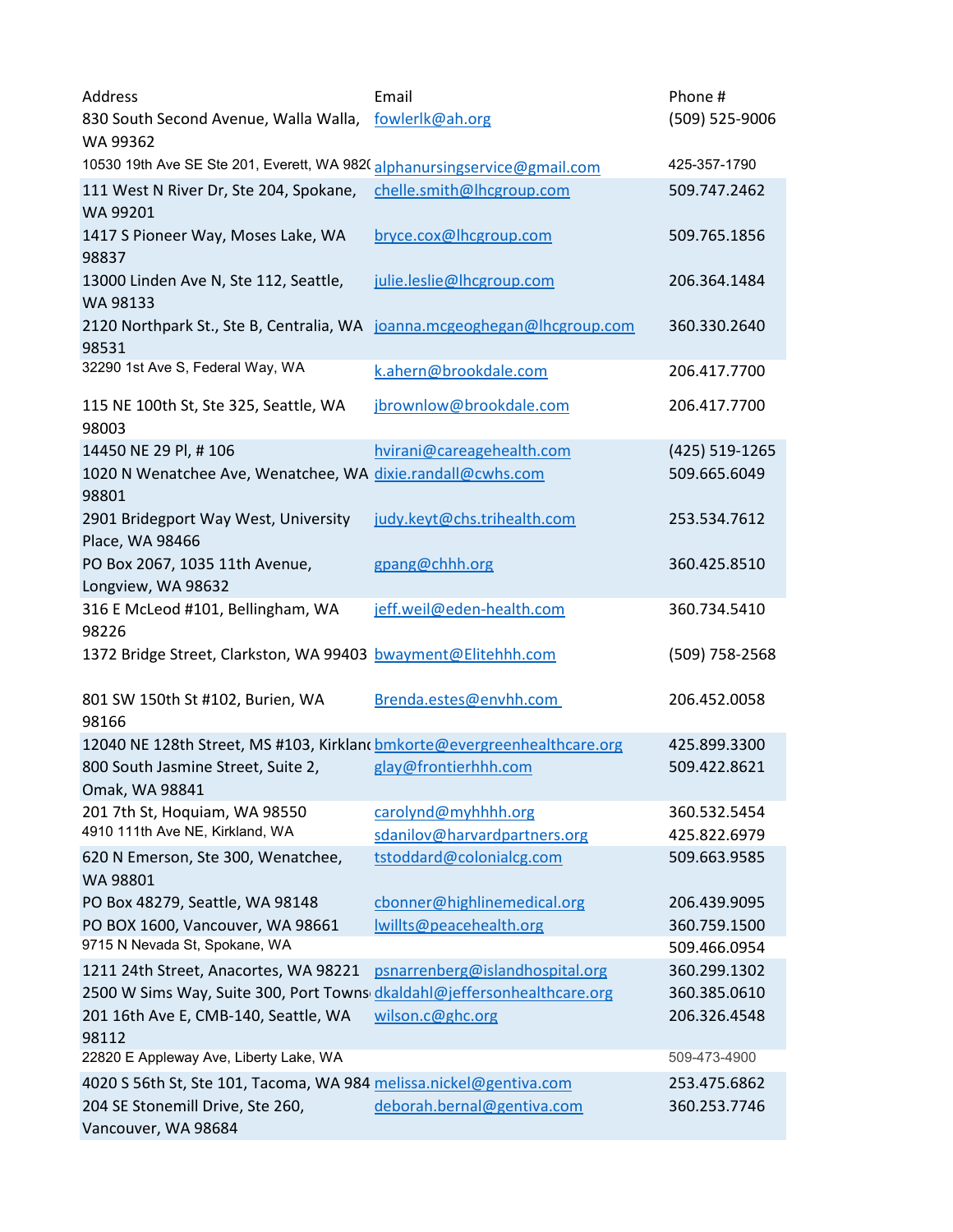| 4660 Kitsay Way, Ste 101, Bremerton,<br>WA 98312                         | margaret.posey@gentiva.com      | 360.373.6966   |
|--------------------------------------------------------------------------|---------------------------------|----------------|
| 728 134th St SW Ste 203, Everett, WA                                     | angel.eusek@gentiva.com         | 425.745.4345   |
| 8502 N Nevada St Ste 2, Spokane, WA                                      | karen.white@gentiva.com         | 509.464.1854   |
| 20829 72nd Avenue S, Ste 125, Kent, WA tammi.reeser@gentiva.com<br>98032 |                                 | 253.395.5133   |
| 401 E Mountain View Ave Ste 3, Ellensburg,<br><b>WA</b>                  | asprague@kvhealthcare.org       | 509-962-7438   |
| 310 S. Roosevelt, Goldendale, WA 98620 kbighorn@kvhealth.net             |                                 | 509.773.0380   |
| 5950 6th Ave S., Suite 100, Seattle, WA<br>98108                         | pams@klinegalland.org           | 206.805.1930   |
| 302 S 10th Ave, Yakima WA 98902                                          | amberhahnkeenan@yvmh.org        | 509.574.3600   |
| 409 N 2nd St, Yakima, WA 98901                                           | epesek@mountainviewhh.org       | 509.576.0800   |
| 3901 S. Fife St., PO Box 5200, MS 3901-1- deborah.baumann@multicare.org  |                                 | 253.301.6400   |
| HH, Tacoma, WA 98415-0200                                                |                                 |                |
| 939 Caroline St., Port Angeles, WA<br>98362                              | smcdonaldsch@olympicmedical.org | 360.417.7315   |
| 2811 S 102nd St, Tukwila, WA 98168                                       | gira.shah@providence.org        | 425.525.6813   |
| 2731 Wetmore, Suite 500, Everett, WA                                     | mirna.musun@providence.org      | 425.261.4806   |
| 98201                                                                    |                                 |                |
| 3432 South Bay Road NE, Olympia, WA<br>98506                             | jill.moynihan@providence.org    | 360.459.8311   |
| PO Box 1477, Walla Walla, WA 99362                                       | dawn.adams@providence.org       | 509.522.5710   |
| 1000 N Argonne, PO Box 3989 Spokane<br>Valley, WA 99212                  | neil.wahlstrom@providence.org   | 509.252.1900   |
| 1212 2nd St, Ste A, Marysville, WA                                       | klong@psahealthcare.com         | 360.651.0520   |
| 3906 S 74th St Ste 101, Tacoma, WA                                       | pseagle@pugetsoundhh.com        | 253.581.9410   |
| 104 S Freya St Ste 319, Spokane, WA                                      |                                 | 509.326.2300   |
| 1040 South Center, Seattle, WA 98108                                     | sandramiles@seamarchc.org       | 206.764.4717   |
| 1510 140th Ave NE Ste 100, Bellevue,<br>WA                               |                                 | 877.670.3850   |
| 401 Harris Ave Ste 320, Bellingham, WA dstokes@4signatureservice.com     |                                 | 360.671.5872   |
| 33710 9th Ave S Ste 15, Federal Way,                                     |                                 | 253.661.5166   |
| WA                                                                       |                                 |                |
| 919 S. Raymond Rd, Spokane, WA 99206 Gretchen@shhc-Ilc.com               |                                 | 509.321.9050   |
| 2909 SE Village Loop, Vancouver, WA                                      | krw@touchmark.com               | 360-524-4925   |
| 8905 W Gage Blvd Ste 101                                                 |                                 | 509-582-2273   |
| 18 N. Auburn, Kennewick, WA 99336                                        | barbara.edwards@trioshealth.org | (509) 582-2273 |
| 1833 Auburn Way N., Suite G, Auburn<br>WA 98002                          | services@votohealth.com         | 253.735.4282   |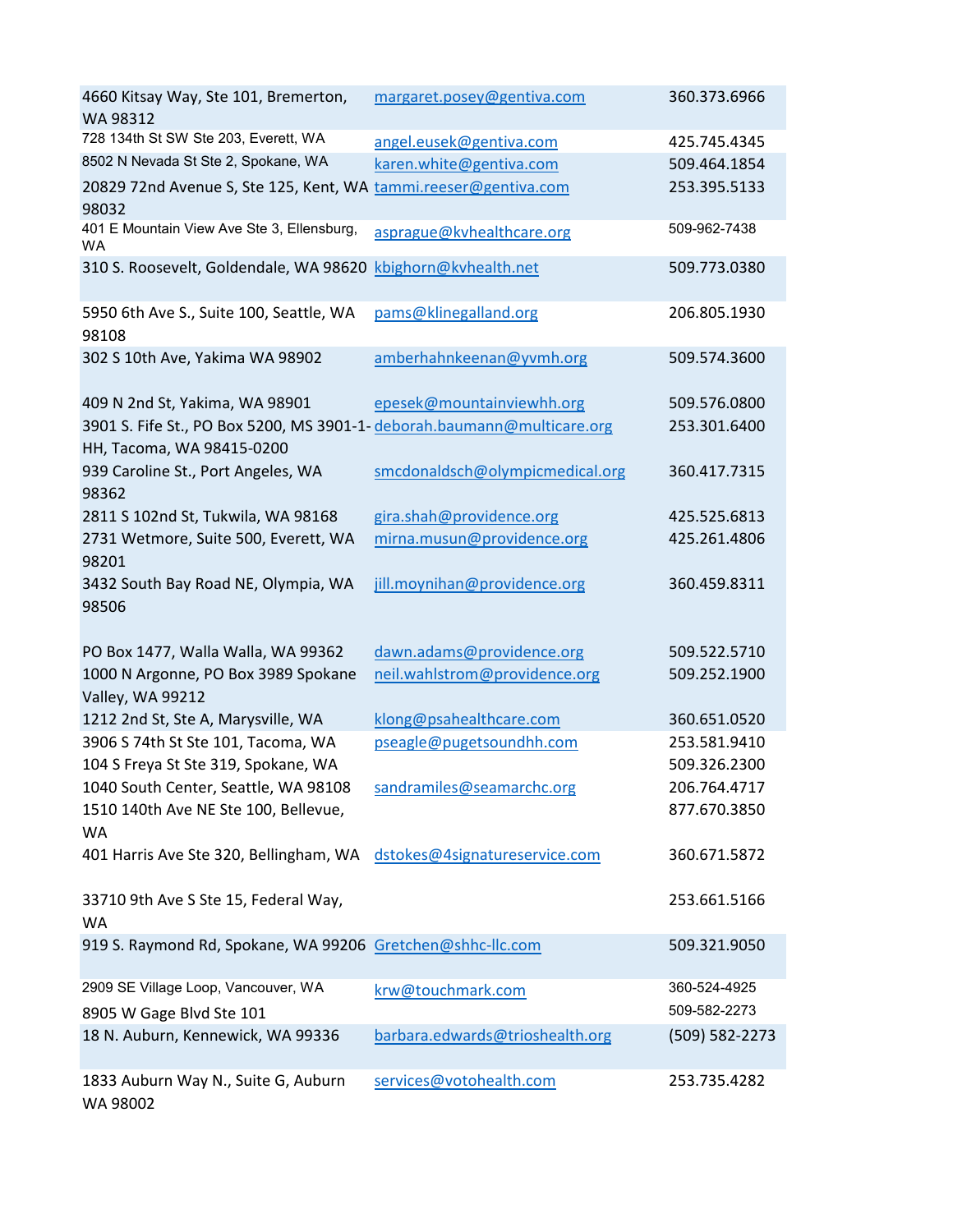| 2929 S Waterford Dr, Spokane, WA                               |                        | 509.210.0164 |
|----------------------------------------------------------------|------------------------|--------------|
| 99203                                                          |                        |              |
| 815 S 216th Street, Des Moines, WA                             | mmoore@wesleyhomes.org | 206.870.1128 |
| 98198                                                          |                        |              |
| 101 N Main St, Coupeville, WA 98277                            | vasij@whidbeygen.org   | 360.914.5634 |
| 7 South 10th Avenue, Yakima, WA 98902 ladonna.chambard@hma.com |                        | 509.575.5093 |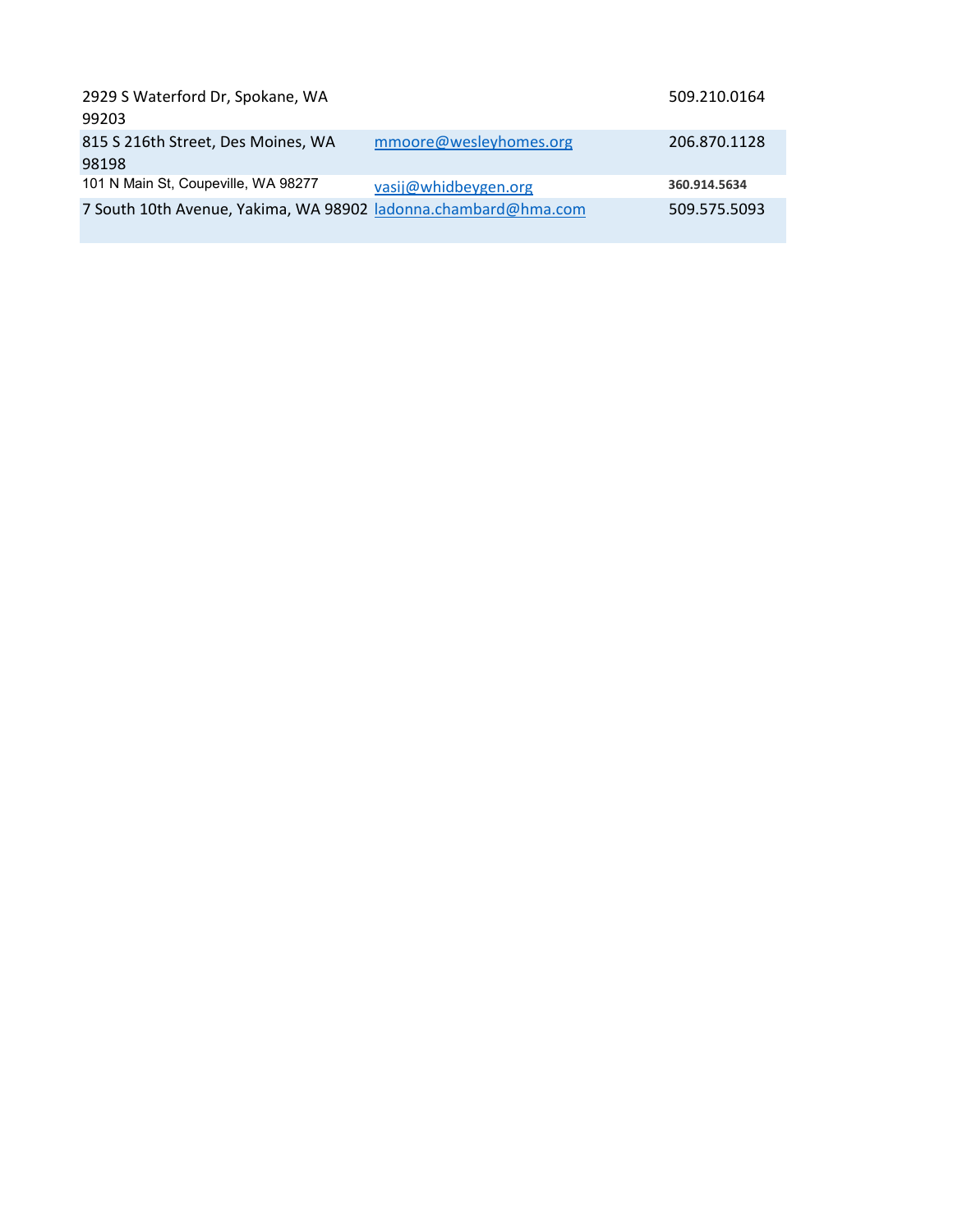Board Assignee closed doors in August 2017

| Rachel   |  |
|----------|--|
| Gretchen |  |
| Gretchen |  |
| Sam      |  |
| Kyle     |  |
| Sam      |  |

| Rob<br><b>Brent</b>        |
|----------------------------|
| Carolyn                    |
| Greg                       |
| Kyle                       |
| Donna                      |
| Carolyn                    |
| <b>Brent</b>               |
| Larissa                    |
| Greg                       |
| Larissa                    |
| Larissa                    |
| closing 2017               |
| Greg                       |
| Donna                      |
| closing bought out by Eden |
| Larissa                    |
| Rachel                     |
| Donna                      |
| Greg                       |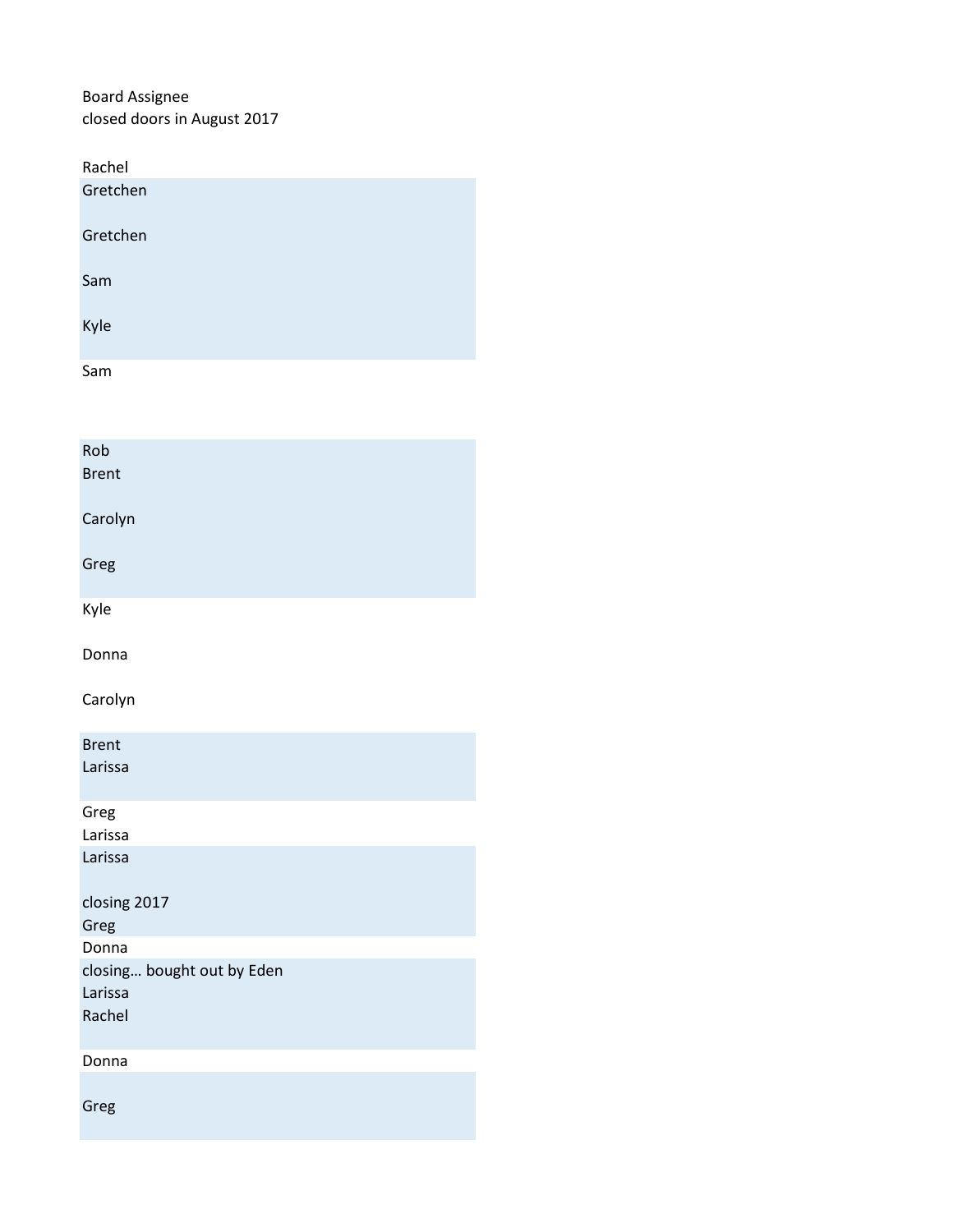| Marilou             |
|---------------------|
|                     |
| Gretchen<br>Rob     |
| Amber               |
| Greg                |
| Rachel              |
| Amber               |
| Amber<br>Rob        |
| Kyle                |
| Rachel              |
| Kyle                |
| Rachel<br>Gretchen  |
| Kyle                |
| Rob<br>Donna        |
| Sam<br><b>Brent</b> |
| <b>Brent</b>        |
| Kyle                |
| Donna               |
| Greg<br>Marilou     |
| Marilou             |
| Marilou             |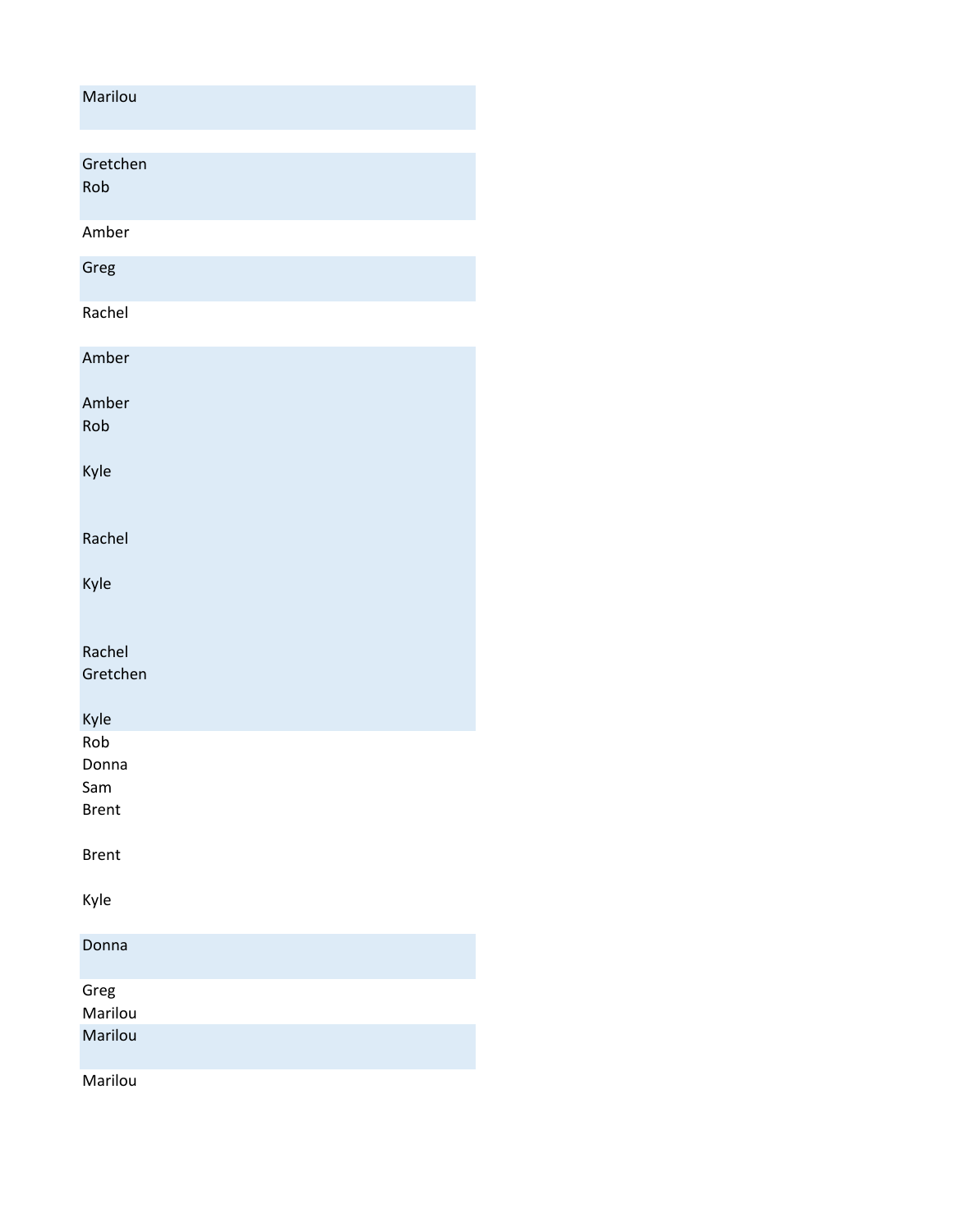#### Gretchen

| Rob     |  |  |
|---------|--|--|
| Carolyn |  |  |
| Larissa |  |  |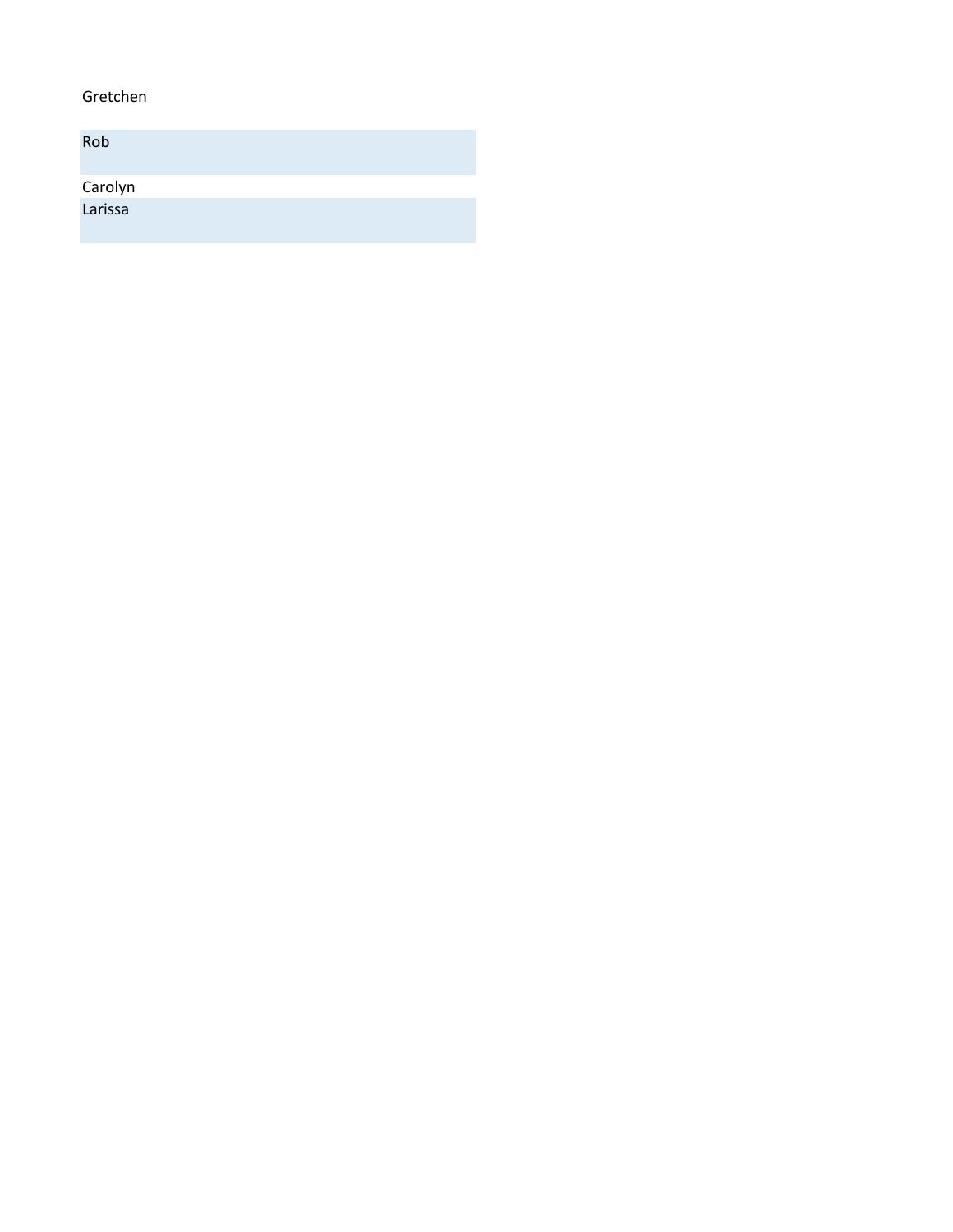| <b>Facility Name</b>                          | <b>Current Member</b> | Member 2016 | License |
|-----------------------------------------------|-----------------------|-------------|---------|
| A Helping Hand Homecare                       | Yes                   | Yes         | HH, HC  |
| Accredo Health Group                          | No                    | No          |         |
| Acro LLC (Lincare)                            | No                    | No          |         |
| Acro LLC (Lincare)                            | No                    | No          |         |
| Advanced Health Care                          | No                    | No          |         |
| Advisacare                                    | No                    | No          |         |
| Agape Pediatric In-Home Therapy (CAN Do Kids) | No                    | No          |         |
| Alere Women's and Children's Health LLC       | No                    | No          |         |
| <b>Alliance Nursing</b>                       |                       |             |         |
|                                               | Yes                   | Yes         | HH, HC  |
| Alternative Nursing Services dba A.N.S.       | No                    | Yes         | HH, HC  |
| Amada Senior Care                             | No                    | No          |         |
| American Healthcare Services                  | No                    | No          |         |
| Amicable Health Care                          | No                    | No          |         |
| Angel Senior Care                             | No                    | No          |         |
| A-One Home Care                               | No                    | No          |         |
| Apria Healthcare LLC                          | No                    | No          |         |
| Apria Healthcare LLC                          | No                    | No          |         |
| Apria Healthcare LLC                          | No                    | No          |         |
| Ashley House                                  |                       |             |         |
| Avail Home Health                             | Yes                   | Yes         | HH      |
| Beam for Seniors - Capital Place              | Yes                   | Yes         | HH      |
| Beneficial In-Home Care Inc                   | No                    | No          | HH      |
| <b>BrightStar Care N Seattle</b>              | No                    | No          |         |
| BrightStar Care South Puget Sound             | No                    | No          | HH, HC  |
| <b>Building Blocks Pediatric Therapy</b>      | No                    | No          |         |
| Care Plus Home Health Inc                     | No                    | No          |         |
| Care Solutions by JFS                         | No                    | No          |         |
| Careforce                                     | No                    | No          |         |
|                                               | Yes                   | Yes         | HH, HC  |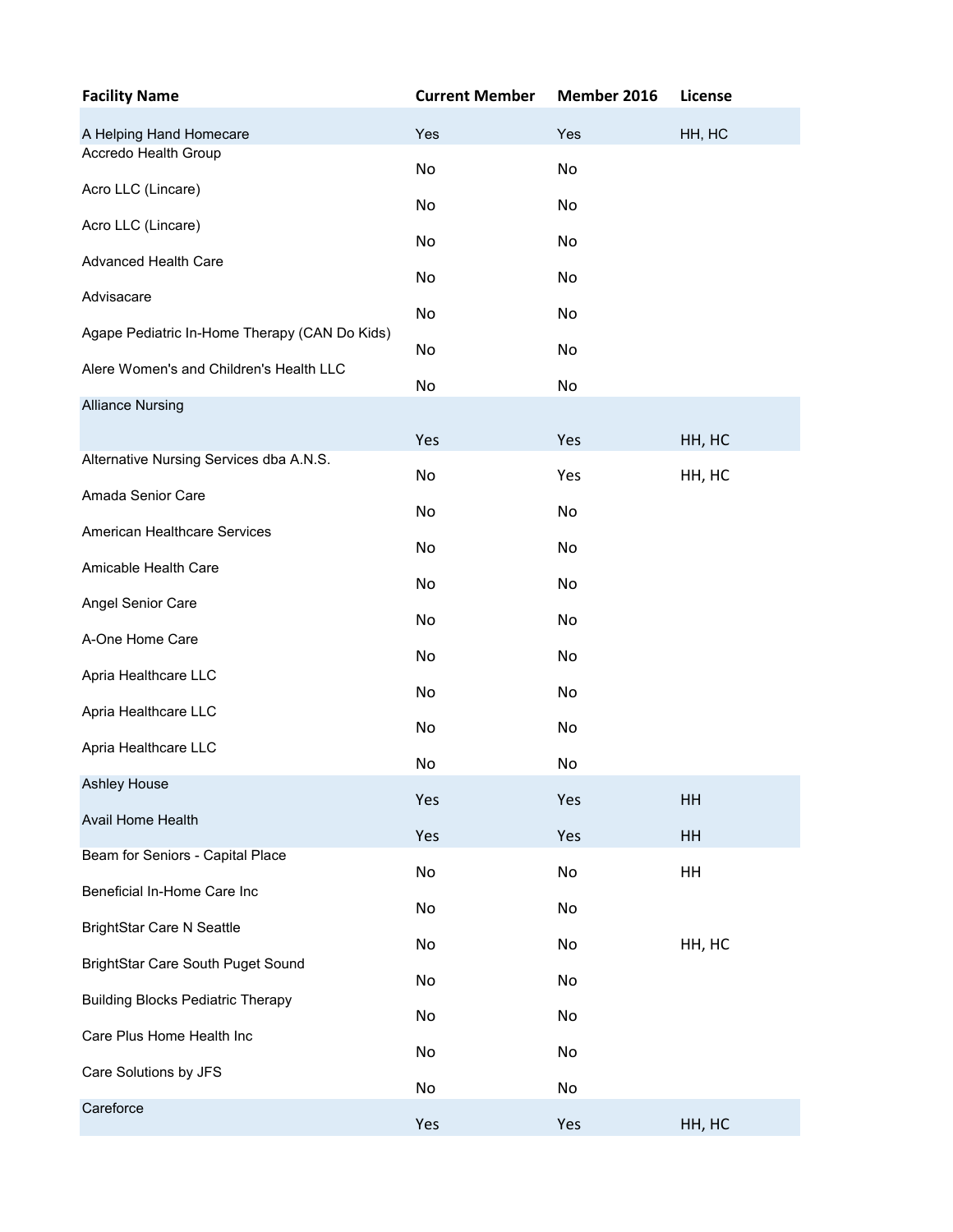| Caregivers Home Health Inc                                                                              |     |     |        |
|---------------------------------------------------------------------------------------------------------|-----|-----|--------|
| Cascade In-Home Care                                                                                    | No  | No  |        |
|                                                                                                         | No  | No  |        |
| Catherine Dambrosio PHD RN and Associates LLC                                                           | No  | No  |        |
| Center for Pediatric Therapy                                                                            | No  | No  |        |
| <b>CHC Services</b>                                                                                     |     |     |        |
|                                                                                                         | No  | No  |        |
| <b>Chesterfield Health Services</b>                                                                     | No  | No  |        |
| CHI Franciscan Health at Home                                                                           | No  | Yes |        |
| <b>Childrens Country Home</b>                                                                           |     |     |        |
| Chinook Home Health Care LLC                                                                            | No  | No  |        |
| Cochran Health Care                                                                                     | No  | No  |        |
|                                                                                                         | No  | No  |        |
| <b>Comfort Keepers</b>                                                                                  | No  | No  |        |
| <b>Comfort Keepers</b>                                                                                  | No  | No  |        |
| Community Home Health and Hospice CHHH<br>Community Home Care Hospice Thrift Shop                       |     |     |        |
| Coram CVS/Specialty Infusion Services                                                                   | No  | No  |        |
| Coram CVS/Specialty Infusion Services                                                                   | No  | No  |        |
|                                                                                                         | No  | No  |        |
| Coram Specialty Infusion Services, an Apria<br>Healthcare Company<br><b>Critical Nurse Staffing Inc</b> | No  | No  |        |
|                                                                                                         | No  | No  |        |
| <b>EKL Health</b>                                                                                       | No  | No  |        |
| <b>Elite Nursing</b>                                                                                    | No  | Yes |        |
| Energy Employee Home Health Services                                                                    | No  | No  |        |
| Estelita Su Homecare                                                                                    | Yes | Yes | HH, HC |
| Family Home Care                                                                                        |     |     |        |
| Family Resource Home Care                                                                               | No  | No  | HH     |
| <b>Fedelta Care Solutions</b>                                                                           | No  | No  |        |
|                                                                                                         | No  | No  |        |
| <b>Guardian Home Care</b>                                                                               |     |     |        |
| <b>Health People</b>                                                                                    | No  | No  |        |
|                                                                                                         | No  | No  |        |
| Home Attendant Nursing LLC                                                                              | No  | No  |        |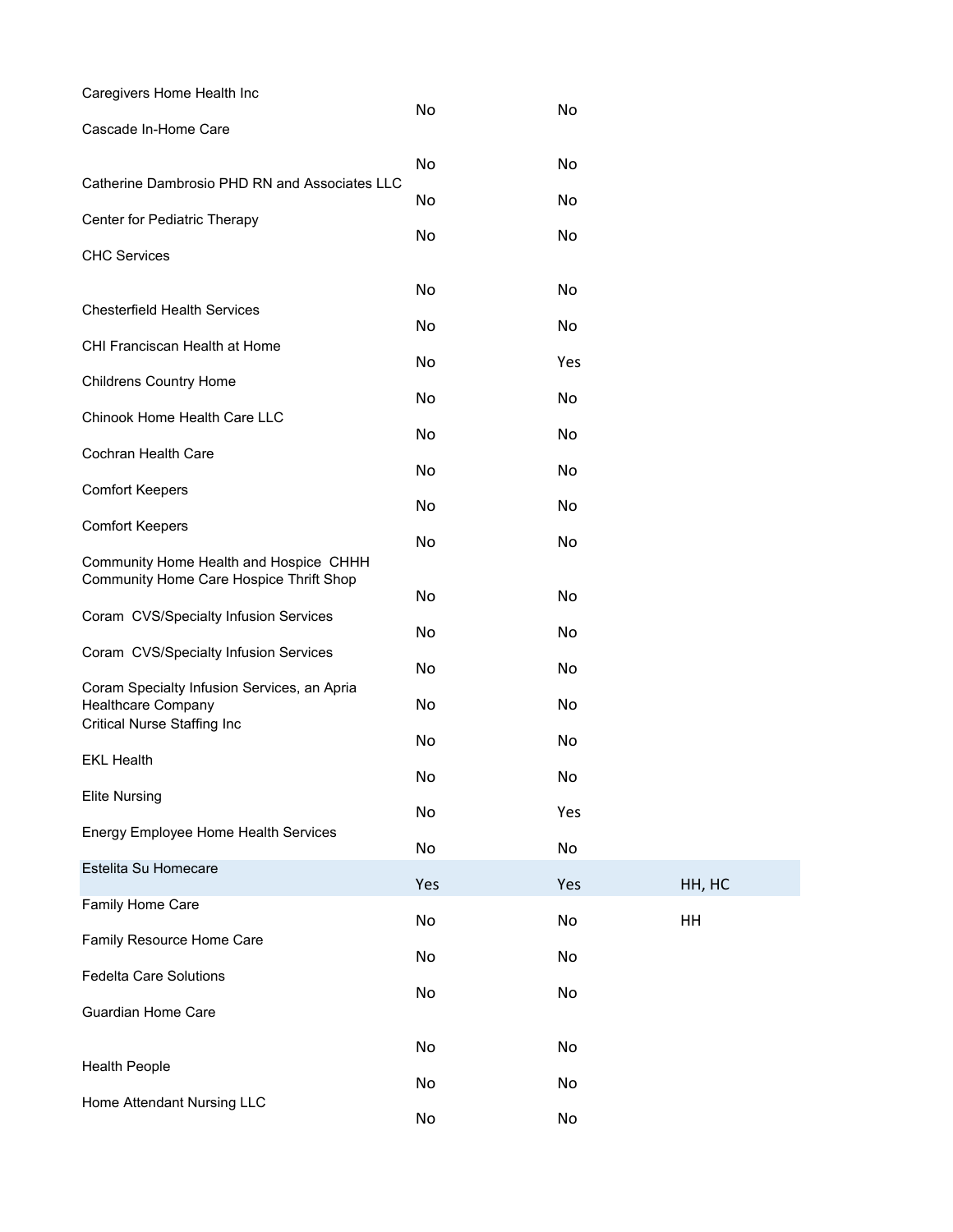Home Health Care Solutions No No HopeBridge Services Yes No HH Infant Home Phototherapy No No Infusion Care No No Infusion Solutions No No Interim Healthcare of Spokane, Inc No No JandJ Integrity Home Health Care LLC No No Judson Park No No Kaiser Permanente Continuing Care Services No Yes HH, Hospice Kays Home Health Services No No Kemper Services Inc No No Kinderhafen LLC No No Lincare No No Lincare No No Lincare No No Lincare No No Lincare No No Lincare No No Lincare No No Lincare No No Lincare No No Lincare No No Lincare No No Lincare (Life Care Solutions) No No Lincare No No Lincare No No Lincare No No Lincare No No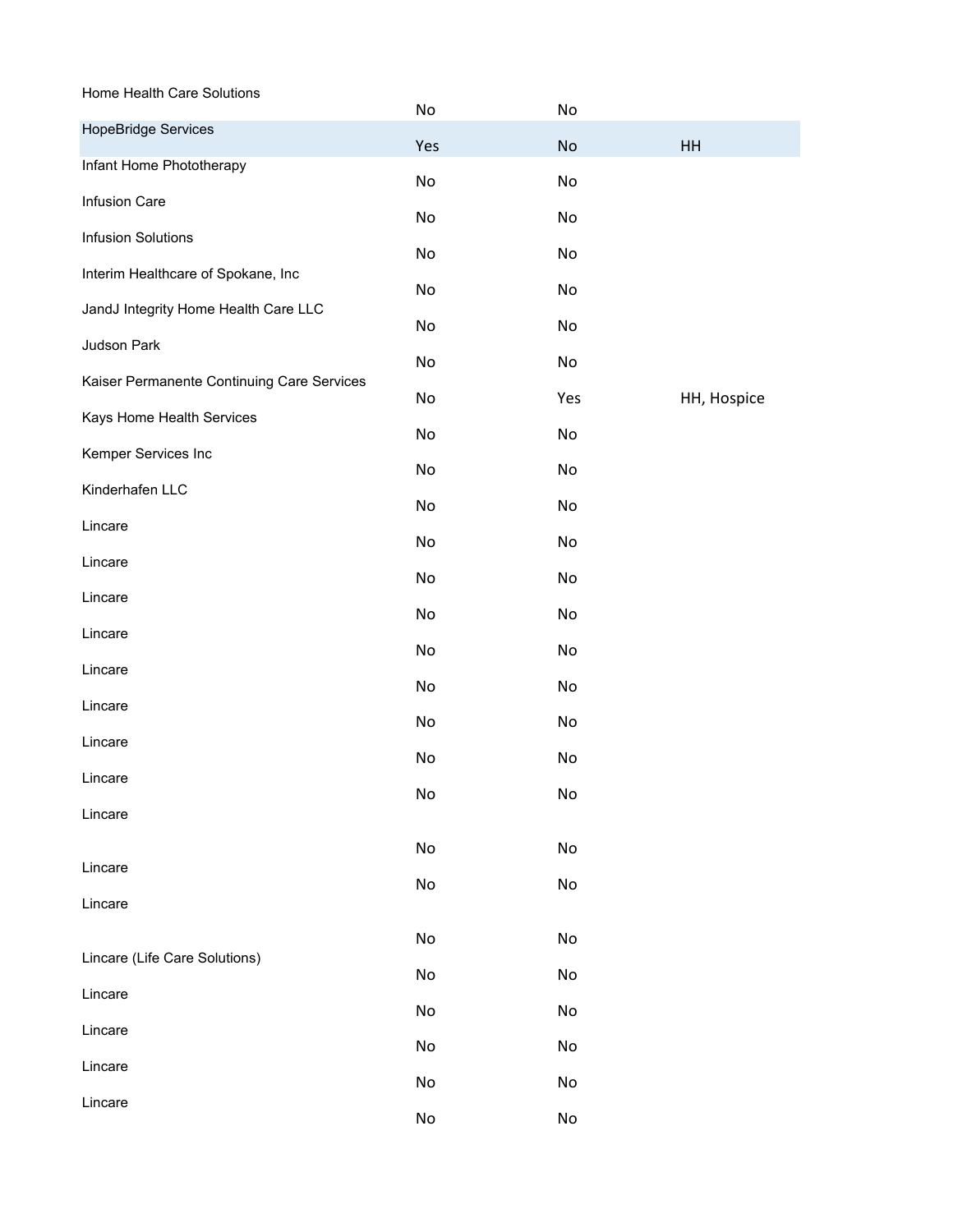| Lincare                                     |     |     |        |
|---------------------------------------------|-----|-----|--------|
| Lincare                                     | No  | No  |        |
| Lincare                                     | No  | No  |        |
| Lincare                                     | No  | No  |        |
|                                             | No  | No  |        |
| Lincare                                     | No  | No  |        |
| Lincare Inc.                                | No  | No  |        |
| Lincare Inc.                                | No  | No  |        |
| Lincare Inc.                                | No  | No  |        |
| Lincare Inc.                                | No  | No  |        |
| Martha and Mary AT HOME                     | Yes | Yes | HC     |
| Mary Bridge Infusion and Specialty Services |     |     |        |
| <b>Maxim Healthcare Services</b>            | No  | No  |        |
| <b>Maxim Healthcare Services</b>            | No  | No  |        |
| <b>Maxim Healthcare Services</b>            | Yes | Yes | HH, HC |
| Maxim Healthcare Services Inc               | No  | No  |        |
|                                             | No  | No  |        |
| Mercy Homecare LLC                          |     |     |        |
| Millennia Healthcare                        | No  | No  |        |
| MyBestBehavior LLC                          | No  | No  |        |
| NCW Respiratory Care                        | No  | No  |        |
| New Care Concepts                           | No  | No  |        |
|                                             | No  | No  |        |
| Nogah Home Care                             | No  | No  |        |
| Northwest Medical Specialties PLLC          | No  | No  |        |
| Nuclear Care Partners LLC                   | No  | No  |        |
| Option Care                                 | No  | No  |        |
| Option Care                                 | No  | No  |        |
| Option Care                                 | No  | No  |        |
| Option Care at Legacy Health                |     |     |        |
| Pediatric Home Care, Inc                    | No  | No  |        |
|                                             | No  | No  |        |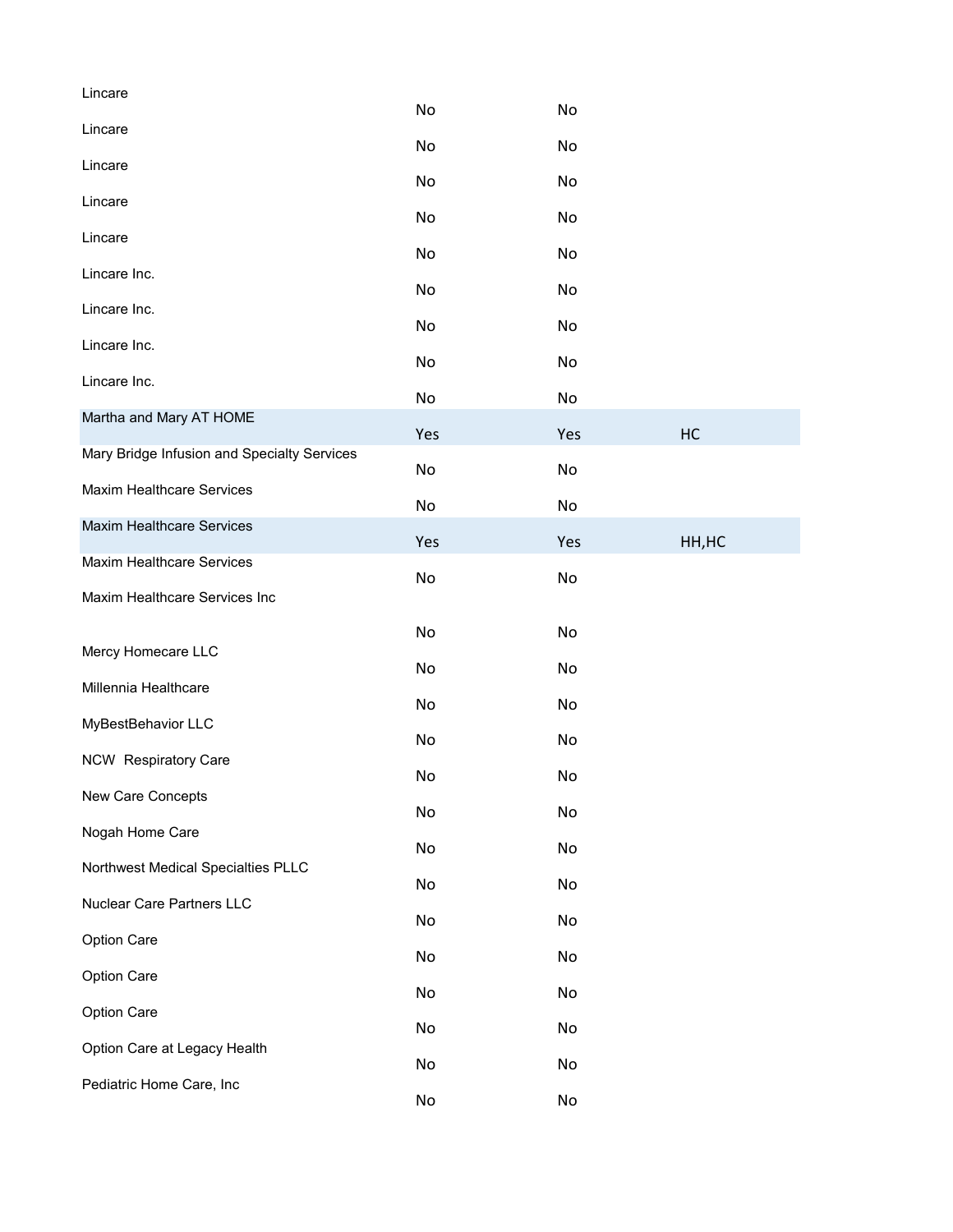| Personal Best Services LLC                       | No  | No  |
|--------------------------------------------------|-----|-----|
| Popes Kids Place                                 | No  | No  |
| ProactiveHome Care                               | No  | No  |
| Professional Case Management of Washington LLC   |     |     |
| Providence Elder Place                           | No  | No  |
|                                                  | No  | No  |
| Providence Home Health                           | Yes | No  |
| Providence Home Medical Equipment                | No  | No  |
| Providence Infusion and Pharmacy Services        | No  | No  |
| Providence Infusion and Pharmacy Services        |     |     |
| PSA Healthcare                                   | No  | No  |
| Rainshadow Home Services, Inc                    | No  | No  |
|                                                  | No  | No  |
| <b>Rehab Without Walls</b>                       | No  | No  |
| <b>Reliant RX</b>                                | No  | No  |
| ResCare HomeCare                                 | No  | No  |
| <b>Right At Home</b>                             | No  | No  |
| Riverstone Homehealth                            | No  | No  |
| Ro Health                                        | No  | No  |
| Rotech                                           | No  | No  |
| Rotech                                           | No  | No  |
| S and S Health Care                              | No  | Yes |
| Seattle Childrens Hospital Home Care Services    | No  | No  |
| Serengeti Care                                   |     |     |
| Sound Health Medical                             | No  | No  |
| Sound Options                                    | No  | No  |
| St. Joseph Regional Medical Center Respiratory   | No  | No  |
| Care<br><b>Stepping Stones Pediatric Therapy</b> | No  | No  |
| Sunnyside Home Health (Astria Home Health)       | No  | No  |
| Sunrise Home Care                                | No  | No  |
|                                                  | No  | No  |
|                                                  |     |     |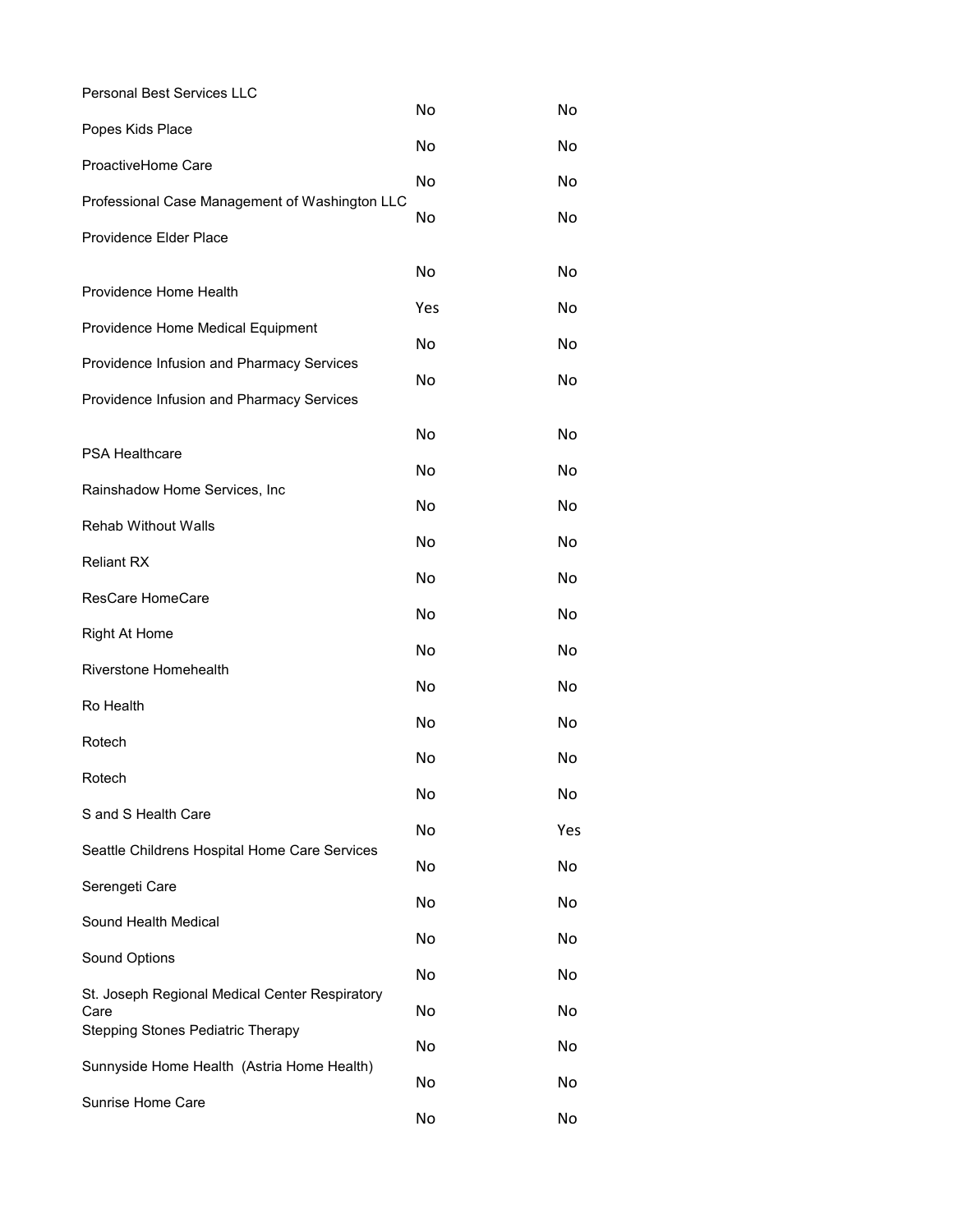| Sunup Home Care                                      |     |     |    |
|------------------------------------------------------|-----|-----|----|
|                                                      | No  | No  |    |
| Tacoma Lutheran Support Services                     | No  | No  |    |
| Take Aim                                             | No  | No  |    |
| <b>Total Care</b>                                    | No. | No  |    |
| Touchmark on South Hill Home Health and Home<br>Care | No  | No  |    |
| Unicare LLC                                          | No  | No  |    |
| United Energy Workers Healthcare Corp                | No. | No  |    |
| Universal Home Care LLC                              |     |     |    |
|                                                      | No  | No  |    |
| Vancouver Home Healthcare Agency LLC                 | No  | No  |    |
| Victory Medical Solutions LLC                        | No  | No  |    |
| Visions Home Health Care                             | No  | No  |    |
| <b>Visiting Angels</b>                               | No  | No  |    |
| <b>Visiting Health Services</b>                      | No  | No  | HH |
| <b>Wilderness Shores Nursing</b>                     | No  | Yes |    |
| WinnFusion                                           | No  | No  |    |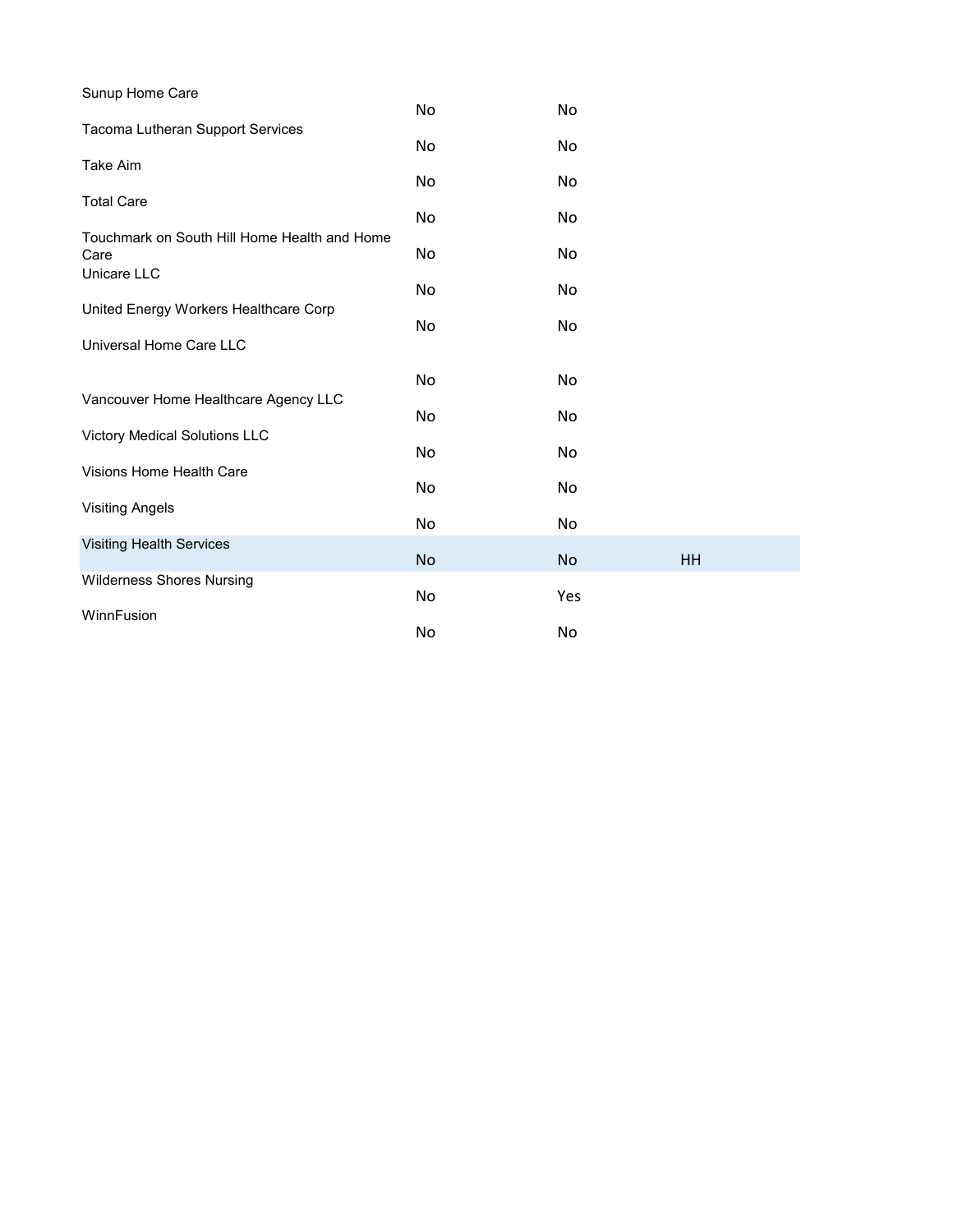| <b>Address</b>                                                                      | <b>Contact</b>         | <b>Email</b>                   | Phone#         |
|-------------------------------------------------------------------------------------|------------------------|--------------------------------|----------------|
| 5608 17th Ave NW, Seattle, WA<br>98107                                              | <b>Tammy Ring</b>      | tammy@ahelpinghandnw.com       | 206-686-7440   |
| 22623 68th Ave S, Kent, WA<br>98032                                                 |                        |                                | 253.872.2121   |
| 2609 W Broadway Ave Ste B,<br>Moses Lake, WA 98837                                  |                        |                                | 509.766.6038   |
| 426 Carpenter Rd SE Ste 101,<br>Lacey, WA 98503                                     |                        |                                | 360.923.1985   |
| 9116 Gravelly Lake Dr SW Ste<br>B1, Tacoma, WA 98499<br>3600 Port Of Tacoma Rd Ste  |                        |                                | 253.475.7744   |
| 511, Fife, WA 98424                                                                 |                        |                                | 253.922.5501   |
| 1950 Keene Rd Bldg B,<br>Richland, WA 99352<br>999 3rd Ave Ste 2000, Seattle,<br>WA |                        |                                | 509.736.6311   |
| 14615 NE North Woodinville<br>Way Ste 108, Woodinville, WA                          |                        |                                |                |
| 98072<br>1827 8th St, Lewiston, ID 83501                                            | <b>Heather Navarre</b> | heathern@alliancenursing.com   | 425.483.3303   |
| 8390 W Gage Blvd Ste 107,                                                           | <b>Branden Beier</b>   | beierb@ansidaho.com            | 208.746.3050   |
| Kennewick, WA 99336                                                                 |                        |                                | 509.293.4030   |
| 504 Broadway # A, Seattle, WA<br>98122                                              |                        |                                | 206.839.1070   |
| 15220 32nd Ave S Ste B,<br>SeaTac, WA 98188<br>8512 N Wall St, Spokane, WA          |                        |                                | 206.246.0550   |
| 99208                                                                               |                        |                                | 509.326.4357   |
| 3114 Oakes Ave, Everett, WA<br>98201                                                |                        |                                | 425.252.8518   |
| 12029 NE Glenn Widing Dr,<br>Portland, OR 97220                                     |                        |                                | 503.258.2200   |
| 14935 NE 87th St, Redmond,<br>WA 98052                                              |                        |                                | 425.881.8500   |
| 411 E North Foothills Dr Ste<br>200, Spokane, WA 99207                              |                        |                                | 509.489.1000   |
| 33811 9th Ave S, Federal Way,                                                       |                        |                                |                |
| WA 98003<br>4706 W Nob Hill Blvd, Yakima,                                           | Michael Pugsley        | mike@ashleyhousekids.com       | 360.825.6525   |
| WA 98908<br>700 Black Lake Blvd SW,                                                 | Ann Clasey             | ann@availhome.com              | 509.966.8000   |
| Olympia, WA<br>706 N Maple St, Spokane, WA                                          |                        |                                | 877.577.2475   |
| 99201                                                                               |                        |                                | 509.323.0390   |
| 14300 Greenwood Ave N Ste D,<br>Seattle, WA                                         | Kathy Lyons            | kathy.lyons@brightstarcare.com | 206.777.1190   |
| 116 Lee St SE Ste C,<br>Tumwater, WA 98501                                          |                        |                                | 360.915.6183   |
| 2261 Deer Pointe Dr, Clarkston,<br>WA 99403                                         |                        |                                | 509.499.3483   |
| 1950 Pottery Ave Ste 160, Port<br>Orchard, WA                                       |                        |                                | 360.373.8016   |
| 1601 16th Ave, Seattle, WA                                                          |                        |                                |                |
| 98122<br>19401 40th Ave W Ste 205,                                                  |                        |                                | 206.461.3240   |
| Lynnwood, WA 98036                                                                  | Sam Miller             | sammiller@careforce.com        | (425) 712-1999 |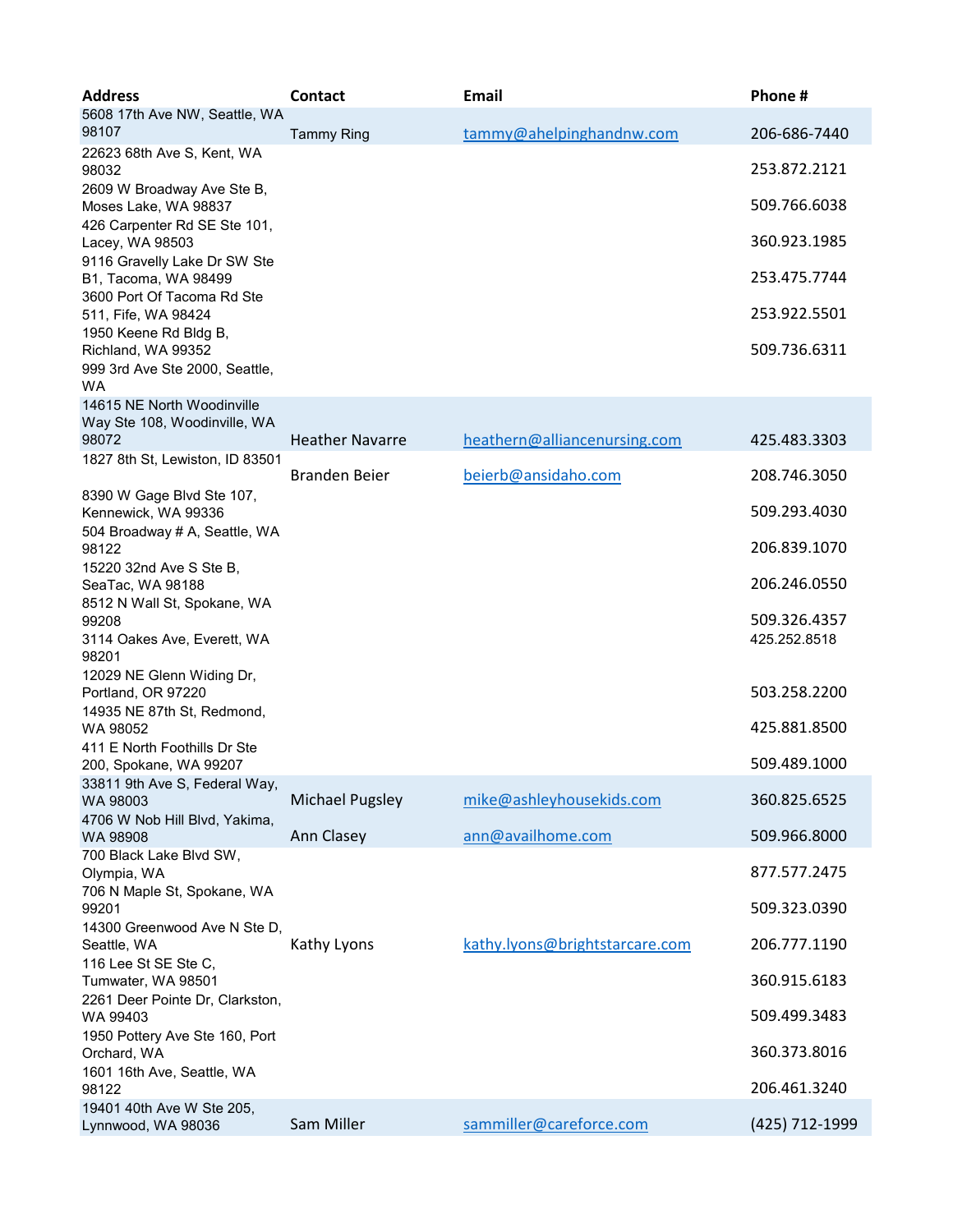| 622 E Front St, Port Angeles,<br>WA 98363<br>16710 Smokey Point Blvd Ste     |                       |                                    | 360.457.1644                 |
|------------------------------------------------------------------------------|-----------------------|------------------------------------|------------------------------|
| 304, Arlington, WA 98223                                                     |                       |                                    | 425.361.0044                 |
| 27 NW Cherry Loop, Shoreline,<br>WA 98177                                    |                       |                                    | 206.420.3484                 |
| 6710 N Country Homes Blvd,<br>Spokane, WA 99208<br>21907 64th Ave W Ste 230, |                       |                                    | 509.487.2958                 |
| Mountlake Terrace, WA 98043                                                  |                       |                                    | 425.275.5858                 |
| 703 Columbia St Ste 200,<br>Seattle, WA 98104                                |                       |                                    | 206.838.6050                 |
| 2901 Bridgeport Way W,<br>University Place, WA<br>14643 NE 166th St,         | Judy Keyt             | judy.keyt@chs.trihealth.com        | 253.534.7612                 |
| Woodinville, WA                                                              |                       |                                    | 425.806.9453                 |
| 135 Vista Way Ste E,<br>Kennewick, WA 99336                                  |                       |                                    | 509.491.3821                 |
| 4555 NE 66th Ave, Vancouver,<br>WA 98661                                     | Ron Cochran           | ron@cochranhealthcare.com          | 360-953-8679                 |
| 2958 Limited Ln NW Ste B,<br>Olympia, WA 98502                               |                       |                                    | 360.226.2737                 |
| 500 S 336th St Ste 204, Federal<br>Way, WA 98003<br>1239 Commerce Ave,       |                       |                                    | 253.200.0038                 |
| Longview, WA 98632                                                           | Greg Pang?            |                                    | 360.577.6292                 |
| 14935 NE 87th St Ste 101,<br>Redmond, WA 98052                               |                       |                                    | 425.883.3525                 |
| 5511 E 3rd Ave, Spokane                                                      |                       |                                    |                              |
| <b>Valley, WA 99212</b><br>7358 SW Durham Rd, Portland,<br>OR 97224          |                       |                                    | 509.482.4266<br>503.684.3046 |
| 295 Bradley Blvd Ste 101,<br>Richland, WA 99352                              |                       |                                    | 509.735.6440                 |
| 14941 NE 147th Ct,<br>Woodinville, WA 98072                                  |                       |                                    | 425.408.0008                 |
| 6513 W Chestnut Ave, Yakima,<br>WA 98908                                     |                       |                                    | 509.388.4750                 |
| 7325 W Deschutes Ave,<br>Kennewick, WA                                       |                       |                                    | 509.820.5031                 |
| 5701 Seaview Ave NW Apt 401,<br>Seattle, WA                                  | Miraluna Su           | ms.miraluna@gmail.com              | 206.510.8902                 |
| 22820 E Appleway Ave Ste B,                                                  |                       |                                    |                              |
| Liberty Lake, WA 99019<br>10700 Meridian Ave N Ste 215,                      | <b>Margaret Ennis</b> |                                    | 509.473.4900                 |
| Seattle, WA 98133<br>155 NE 100th St Ste 200,                                |                       |                                    | 206.545.1092                 |
| Seattle, WA<br>3560 Bridgeport Way W Ste 3A,<br>University Place, WA 98466   | Derek Gillette        | dgillette@fedeltacaresolutions.com | 206.735.2537                 |
|                                                                              |                       |                                    | 253.881.0014                 |
| 1600 124th Ave NE Ste B,<br>Bellevue, WA<br>1316 King St Ste 4, Bellingham,  | Elisabeta Kehm        | ekehm@healthpeople.com             | 425.454.1947                 |
| WA                                                                           |                       |                                    | 360.734.3849/36              |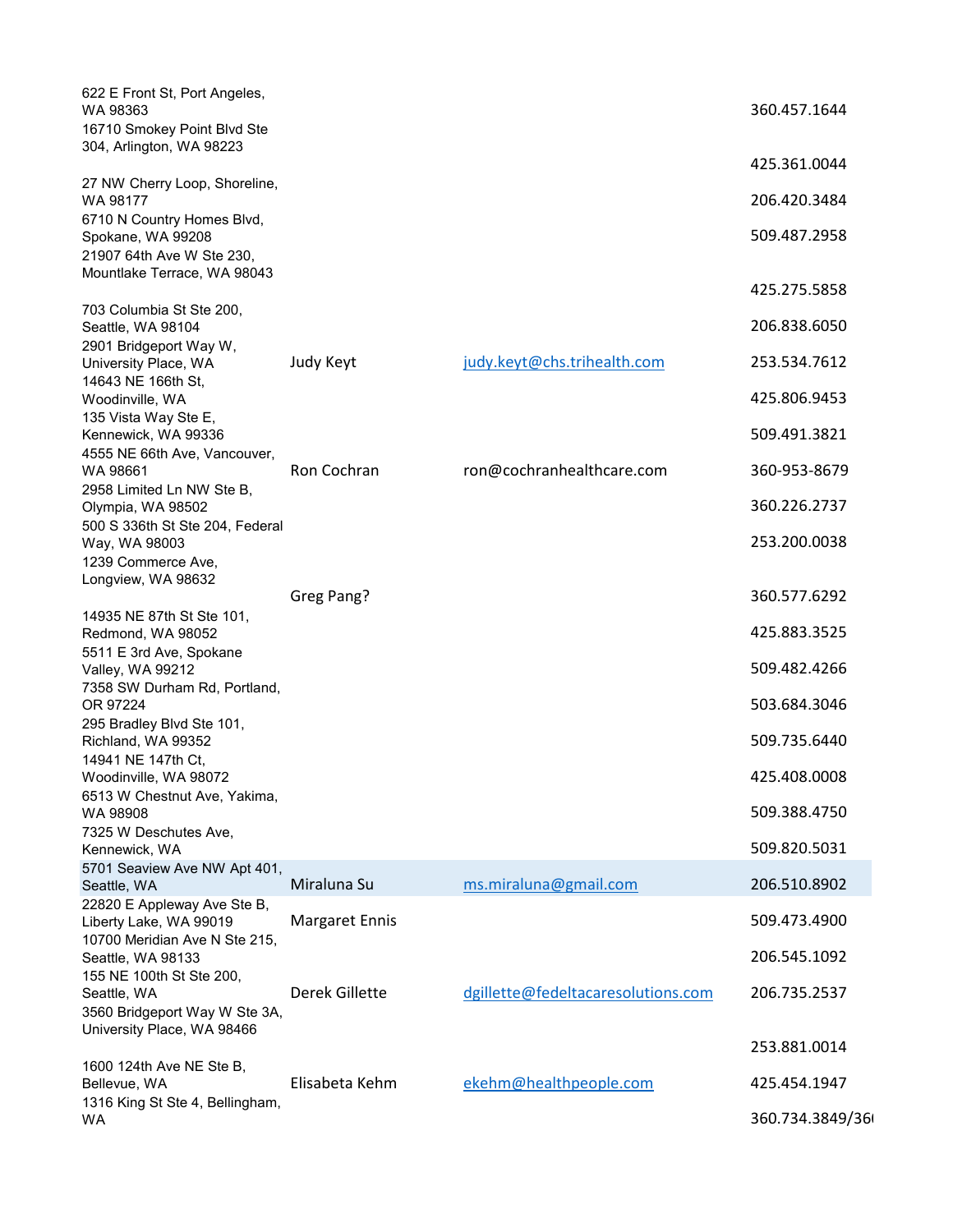| 9825 Sandifur Pkwy Ste C,<br>Pasco, WA 99301                          |                    |                              | 509.627.8575 |
|-----------------------------------------------------------------------|--------------------|------------------------------|--------------|
| 2807 W Washington Ave Ste<br>107, Yakima, WA 98903                    | Jonathan Eggleston | jonathane@focusednursing.com | 509.452.0509 |
| 4908 33rd Ave W, Everett, WA<br>98203                                 |                    |                              | 425.355.0957 |
| 2811 Tieton Dr, Yakima, WA<br>98902<br>134 Prince Ave Ste B,          |                    |                              | 509.575.1174 |
| Bellingham, WA 98226                                                  |                    |                              | 360.933.4892 |
| 1625 W 4th Ave, Spokane, WA<br>99201                                  |                    |                              | 509.456.5665 |
| 18528 70th Ave W, Lynwood,<br>WA 98037<br>23600 Marine View Dr S, Des |                    |                              | 206.510.8902 |
| Moines, WA 98198                                                      |                    |                              | 206.824.4000 |
| 2701 NW Vaughn St Ste 140,<br>Portland, OR 97210                      | Mynell Lee Harper  | mynell.lee.harper@kp.org     | 503.499.5200 |
| 6805 Quincy Ave SE, Auburn,<br>WA 98092                               |                    |                              | 206.285.2988 |
| 326 151st PI SE, Lynnwood,<br>WA 98087                                |                    |                              | 425.787.0702 |
| 609 S 45th Ave, Yakima, WA<br>98902                                   | Patricia Tate      | kinderhafen@charter.net      | 509.823.4200 |
| 722 W 2nd St, Aberdeen, WA<br>98520                                   |                    |                              | 360.532.5287 |
| 1801 W Valley Hwy N Ste 103,<br>Auburn, WA 98001                      |                    |                              | 253.833.6075 |
| 809 W Orchard Dr Ste 7,<br>Bellingham, WA 98225                       |                    |                              | 360.671.3813 |
| 1616 S Gold St Ste 10,<br>Centralia, WA 98531                         |                    |                              | 360.736.0777 |
| 615 Elm St, Clarkston, WA<br>99403                                    |                    |                              | 509.758.5400 |
| 135 S Oak St, Colville, WA<br>99114                                   |                    |                              | 509.684.3311 |
| 325 Colorado Park PI, East<br>Wenatchee, WA 98802                     |                    |                              | 509.884.0666 |
| 1030 Columbia Blvd, Longview,<br>WA 98632                             |                    |                              | 360-423-1900 |
| 3302 Cedardale Rd Ste A100,<br>Mount Vernon, WA 98274                 |                    |                              |              |
| 307 S Main St Ste A, Omak, WA                                         |                    |                              | 360.428.0321 |
| 98841                                                                 |                    |                              | 509.826.5060 |
| 6405 218th St SW Ste 301,<br>Mountlake Terrace, WA 98043              |                    |                              | 425.697.2997 |
| 6818 W Kennewick Ave Ste C,                                           |                    |                              |              |
| Kennewick, WA 99336                                                   |                    |                              | 509.736.0923 |
| 2454 Occidental Ave S Ste 3C,<br>Seattle, WA 98134                    |                    |                              | 206.467.8069 |
| 345 E 3rd Ave, Spokane, WA<br>99202                                   |                    |                              | 509.838.3888 |
| 6017 E 18th St Ste B,<br>Vancouver, WA 98661                          |                    |                              | 360-993-5011 |
| 489 N Wilbur Ave, Walla Walla,<br>WA 99362                            |                    |                              | 509.526.0223 |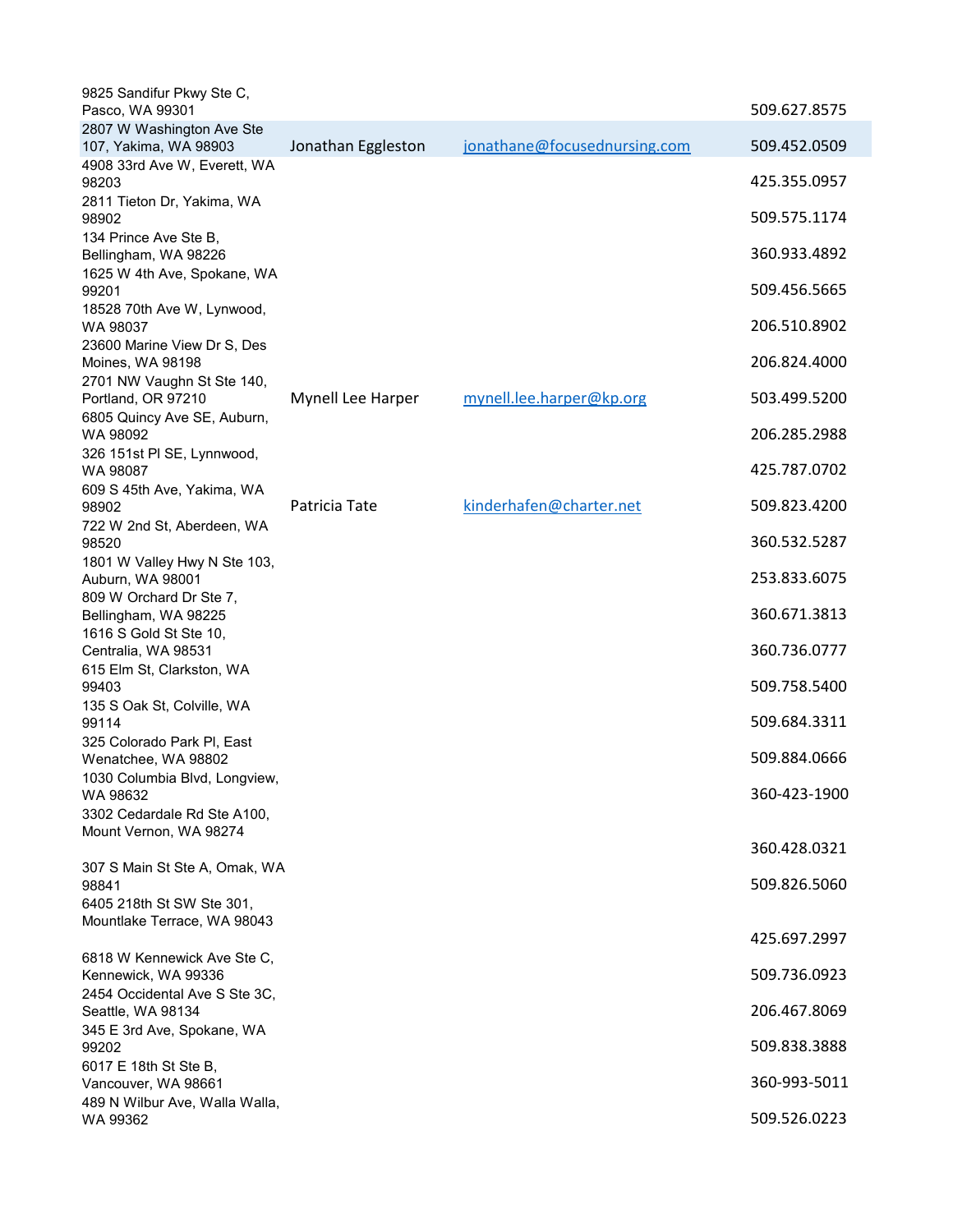| 428 W 3rd St Ste 2, Moscow, ID<br>83843                                        |                     |                                | 208.882.1847 |
|--------------------------------------------------------------------------------|---------------------|--------------------------------|--------------|
| 5113 Pacific Hwy E Ste 5, Fife,                                                |                     |                                |              |
| WA 98424<br>1905 E Front St, Port Angeles,                                     |                     |                                | 253.922.3137 |
| WA 98362                                                                       |                     |                                | 360.452.4724 |
| 105 S 3rd Ave Ste 100, Yakima,<br>WA 98902                                     |                     |                                | 509.469.5130 |
| 3724 Klindt Dr, The Dalles, OR<br>97058                                        |                     |                                | 541.296.3053 |
| 525 Cedar St, Sandpoint, ID<br>83864                                           |                     |                                | 208.255.2238 |
| 5959 State Rt 303 NE Ste 101,                                                  |                     |                                | 360.792.9414 |
| Bremerton, WA 98311<br>3717 166th PI NE Ste 3,                                 |                     |                                |              |
| Arlington, WA 98223                                                            |                     |                                | 360.657.4831 |
| 485 NE Skipanon Dr,<br>Warrenton, OR 97146                                     |                     |                                | 503.861.3303 |
| 2497 Bethel Rd SE, Port                                                        |                     |                                |              |
| Orchard, WA 98370                                                              | Diane Wasson        | dwasson@mmhc.org               | 360.626.7865 |
| 315 Martin Luther King Jr Way,<br>Tacoma, WA 98405                             |                     |                                | 253.403.1833 |
| 1500 W 4th Ave Ste 200,<br>Spokane, WA 99201                                   |                     |                                | 509.324.6421 |
| 4301 S Pine St Fl 5, Tacoma,                                                   |                     |                                |              |
| WA 98409                                                                       | <b>Kris Frank</b>   | krfrank@maxhealth.com          | 253.671.9909 |
| 10220 SW Greenburg Rd Ste<br>400, Portland, OR 97223<br>6021 244th St SW #400, |                     |                                | 503.452.4545 |
| Mountlake Terrace, WA 98043                                                    |                     |                                | 425.245.9940 |
| 8500 Perimeter Rd S Ste 101,<br>Seattle, WA 98108                              |                     |                                | 206.922.7484 |
| 21400 International Blvd Ste<br>205, Seatac, WA 98198                          |                     |                                | 206.878.0909 |
| 1220 Main St Ste 4, Vancouver,<br>WA 98660                                     |                     |                                | 360.751.5096 |
| 712 N Chelan Ave, Wenatchee,<br>WA 98801                                       |                     |                                | 509.664.6567 |
| 2208 NW Market St Ste 520,<br>Seattle, WA 98107                                | <b>Molly Austin</b> | mollya@newcareinc.com          | 206.789.9054 |
| 1914 N 34th St Ste 200A,                                                       |                     |                                | 206.618.0344 |
| Seattle, WA 98103<br>1624 S I St Ste 305, Tacoma,                              |                     |                                |              |
| WA 98405<br>214 Torbett St Ste C, Richland,                                    |                     |                                | 253.428.8700 |
| WA 99354<br>13035 Gateway Dr S Ste 131,                                        |                     |                                | 509.378.3939 |
| Tukwila, WA 98168<br>7325 W Deschutes Ave Ste C,                               |                     |                                | 800.277.5805 |
| Kennewick, WA 99336<br>3310 N Pines Rd, Spokane                                |                     |                                | 509.783.2273 |
| Valley, WA 99216                                                               |                     |                                | 509.326.0306 |
| 16195 SW 72nd Ave, Portland,<br>OR 97224                                       |                     |                                | 503.536.8300 |
| 1120 N Mullan Rd Ste 206,<br>Spokane Valley, WA 99206                          | Alicia Lindner      | alindner@pediatrichomecare.net | 509.368.9252 |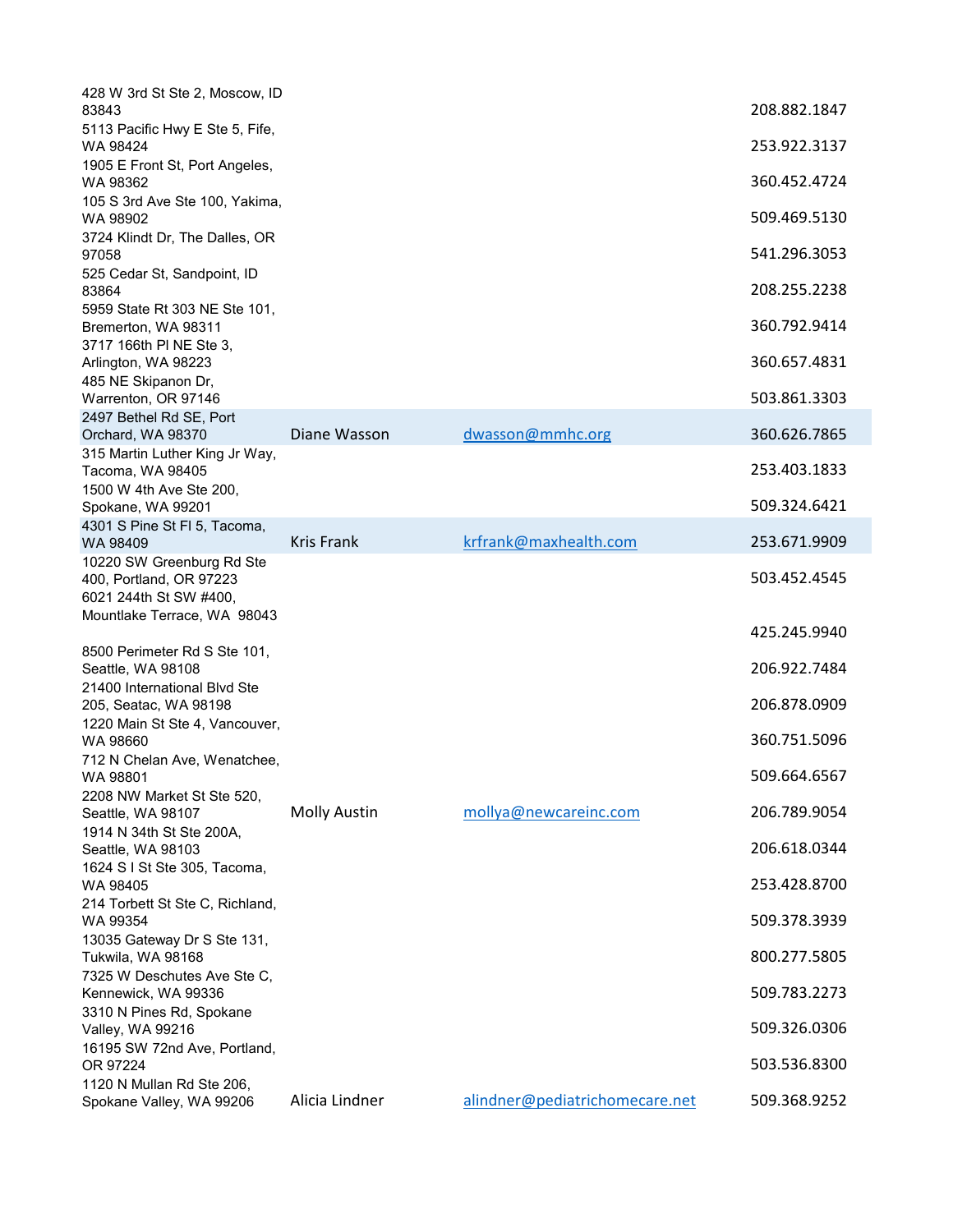| 28117 48th Ave S, Auburn, WA<br>98001                          |                      |                               | 253.946.5700 |
|----------------------------------------------------------------|----------------------|-------------------------------|--------------|
| 230 Washington Way,                                            |                      |                               | 360.736.9178 |
| Centralia, WA<br>3131 E Madison St Ste 203,                    |                      |                               |              |
| Seattle, WA 98112<br>303 Bradley Blvd Ste 110,                 |                      |                               | 877.577.6228 |
| Richland, WA 99352                                             |                      |                               | 509.392.6675 |
| 4515 Martin Luther King Jr Way<br>S Ste 100, Seattle, WA 98108 |                      |                               |              |
|                                                                |                      |                               | 206.320.5325 |
| 6410 NE Halsey St Ste 200,<br>Portland, OR 97213               |                      |                               | 503.215.4663 |
| 6410 NE Halsey St Ste 500,<br>Portland, OR 97213               |                      |                               | 503.215.4663 |
| 3333 S 120th PI Ste 100,                                       |                      |                               | 800.832.0319 |
| Tukwila, WA 98168<br>10807 E Montgomery Dr Ste 8,              |                      |                               |              |
| Spokane Valley, WA 99206                                       |                      |                               | 800.365.4429 |
| 9105 NE Highway 99 Ste 202,                                    | Stephanie Yolk       | syolk@psakids.com             | 360-693-7595 |
| Vancouver, WA 98665<br>1001 E Washington St Ste 7,             |                      |                               |              |
| Sequim, WA 98382                                               |                      |                               | 360.681.6206 |
| 20818 44th Ave W Ste 270,<br>Lynnwood, WA 98036                |                      |                               | 877.497.1863 |
| 2820 N Astor St, Spokane, WA<br>99207                          |                      |                               | 509.343.3400 |
| 747 St Helens Ave Ste 200,                                     |                      |                               |              |
| Tacoma, WA 98402<br>11222 Roosevelt Way NE,                    |                      |                               | 253.272.2675 |
| Seattle, WA 98125                                              |                      |                               | 206.774.1100 |
| 118 SW 330th St, Ste 300,<br>Federal Way, WA                   |                      |                               | 206.653.7580 |
| 4027 21st Ave W Ste 200,<br>Seattle, WA 98199                  | Craig Yuen           | cyuen@rohealth.com            | 425.417.1052 |
| 15320 E Marietta Ave Ste 4,<br>Spokane Valley, WA 99216        |                      |                               | 509.926.5640 |
| 1000 SW 7th St Ste F, Renton,                                  |                      |                               |              |
| WA 98057<br>5813 E 4th Ave Ste 101,                            |                      |                               | 253.926.0474 |
| Spokane Valley, WA 99212                                       | Marcy Brinkley       | mbrinkley@sandshealthcare.com | 509.533.0005 |
| 2525 220th St SE Ste 101,<br>Bothell, WA 98021                 |                      |                               | 425.482.4000 |
| 707 S Grady Way Ste 600,<br>Renton, WA 98057                   |                      |                               | 425.207.7688 |
| 2811 S 12th St, Tacoma, WA<br>98405                            |                      |                               | 253.274.5000 |
| 3518 6th Ave Ste 300, Tacoma,                                  |                      |                               |              |
| WA 98406<br>415 6th St, Lewiston, ID 83501                     | <b>Becky Herrick</b> | rherrick@soundoptions.com     | 253.756.5007 |
|                                                                |                      |                               | 208.799.6529 |
| 319 S Cedar St, Spokane, WA<br>99201                           |                      |                               | 509.209.7429 |
| 812 Miller Ave Ste A,<br>Sunnyside, WA 98944                   |                      |                               | 509.837.1567 |
| 7003 Evergreen Way, Everett,<br>WA 98203                       |                      |                               | 425.374.5880 |
|                                                                |                      |                               |              |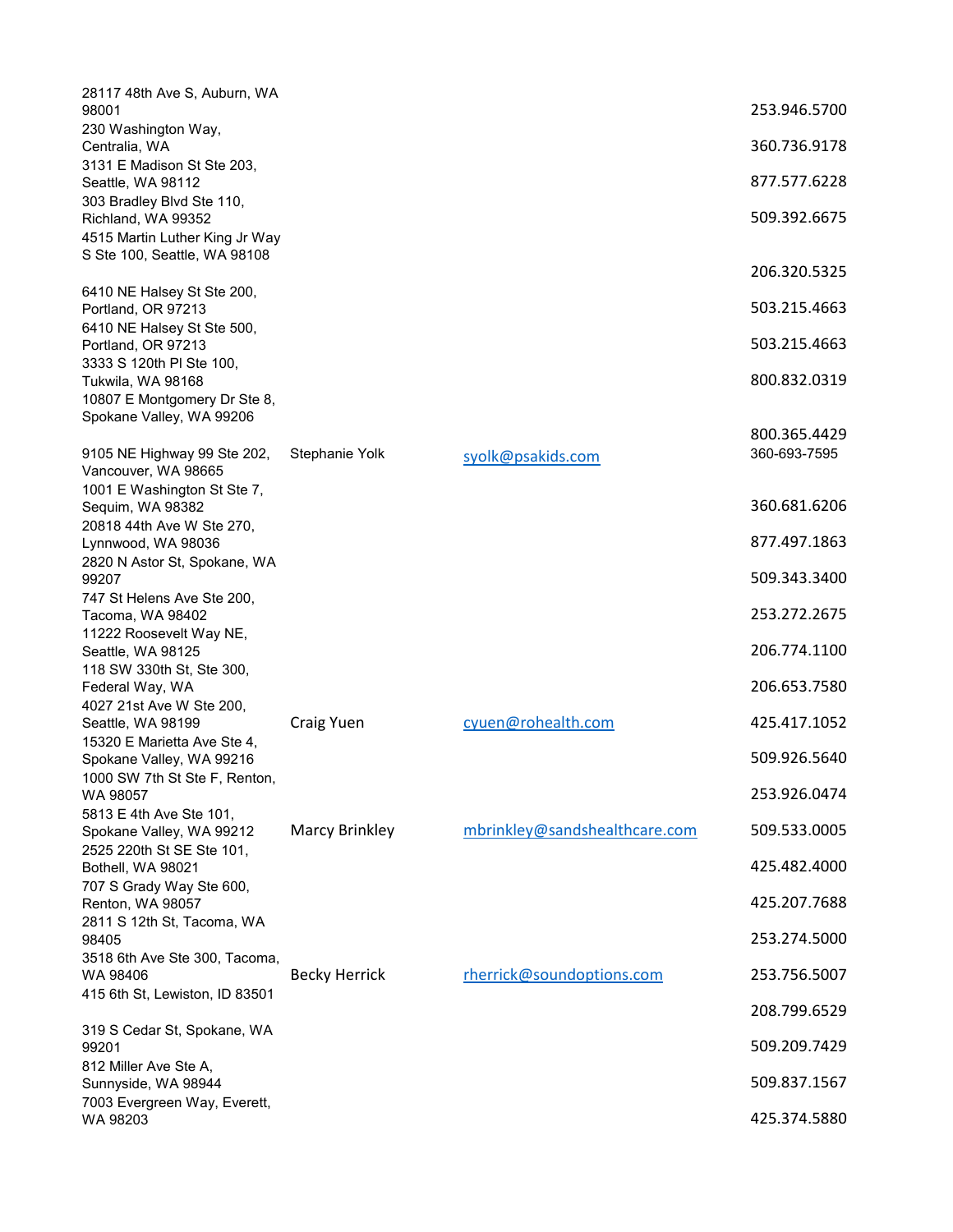| 524 227th Ln NE, Sammamish,<br>WA 98074                                                           |                          |                             | 425.998.7942 |
|---------------------------------------------------------------------------------------------------|--------------------------|-----------------------------|--------------|
| 1301 N Highlands Pkwy,                                                                            |                          |                             |              |
| Tacoma, WA 98406                                                                                  |                          |                             | 253.752.7112 |
| 5508 Poplar PI, Ferndale, WA<br>98248                                                             |                          |                             | 360.305.2251 |
| 307 S 12th Ave Ste 18, Yakima,<br>WA 98902                                                        |                          |                             | 509.248.7846 |
| 2929 S Waterford Dr, Spokane,<br>WA 99203                                                         | <b>Rhonda Fisette</b>    | ksa@touchmark.com           | 509.321.8368 |
| 10116 36th Avenue Ct SW Ste<br>5, Lakewood, WA 98499                                              |                          |                             | 253.238.8682 |
| 3030 W Clearwater Ave Ste<br>150, Kennewick, WA 99336<br>7101 Martin Luther King Jr Way           |                          |                             | 509.735.0331 |
| S Ste 202, Seattle, WA 98118                                                                      |                          |                             |              |
|                                                                                                   |                          |                             | 206.687.0156 |
| 4601 E 18th St Apt 138,<br>Vancouver, WA 98684                                                    | Ray                      | info@vhhca.com              | 800.920.6512 |
| 969 Stevens Dr Ste 2B.<br>Richland, WA 99352                                                      |                          |                             | 509.202.4292 |
| 6818 124th Ave NE, Kirkland,<br>WA 98033                                                          |                          |                             | 425.644.4344 |
| 15 N Cascade St, Kennewick,                                                                       |                          |                             |              |
| WA 99336                                                                                          |                          |                             | 509.582.7800 |
| 1730 E 12th St, The Dalles, OR<br>97058                                                           | Katherine Kahler         | kathyk@mcmc.net             | 541.296.7280 |
| 25614 Lake Wilderness Ln SE.<br>Maple Valley, WA 98038<br>8132 W Hood Ave, Kennewick,<br>WA 99337 | <b>Shirley McManagle</b> | wilderness.shores@yahoo.com | 206.931.5284 |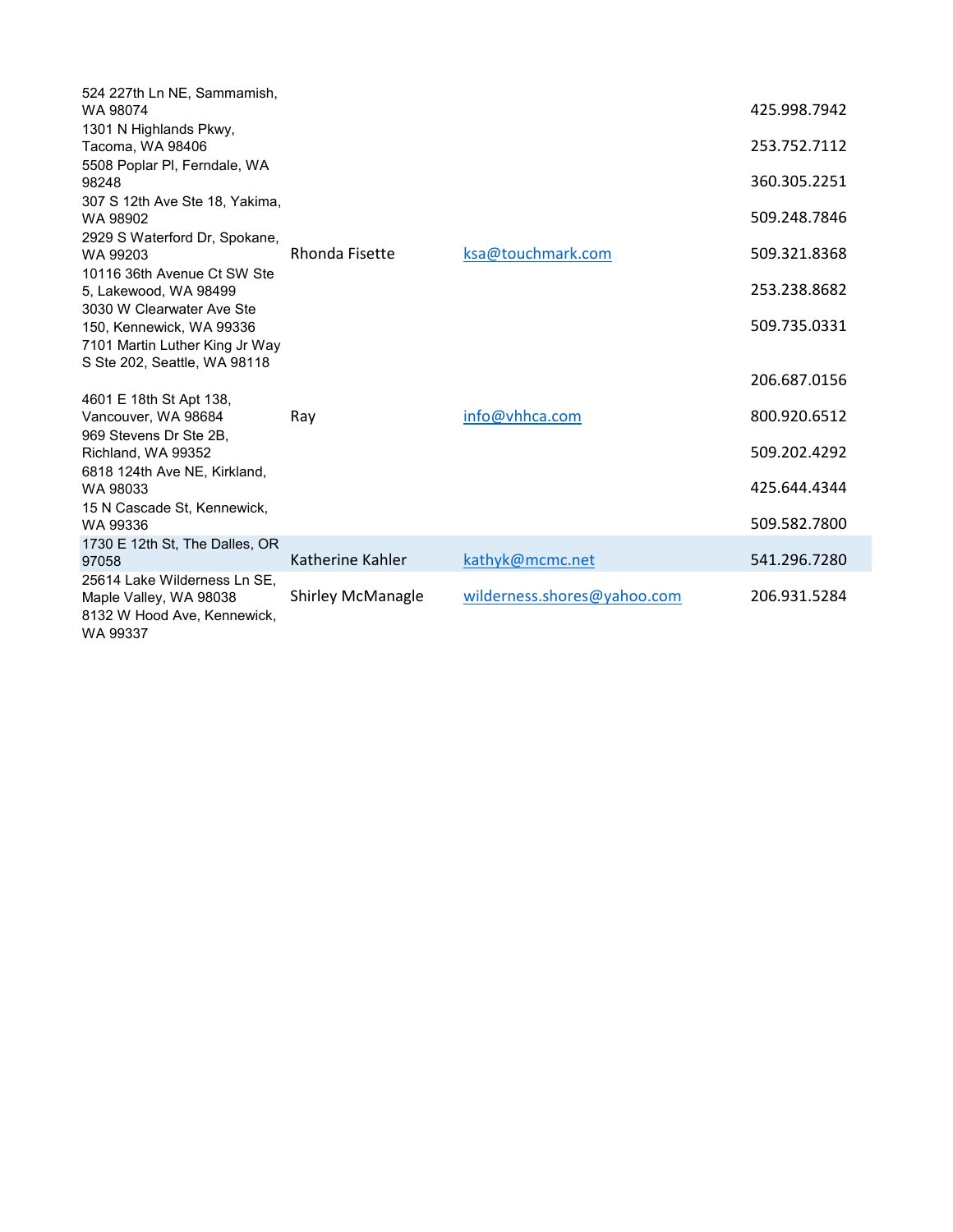**Board Assignee**



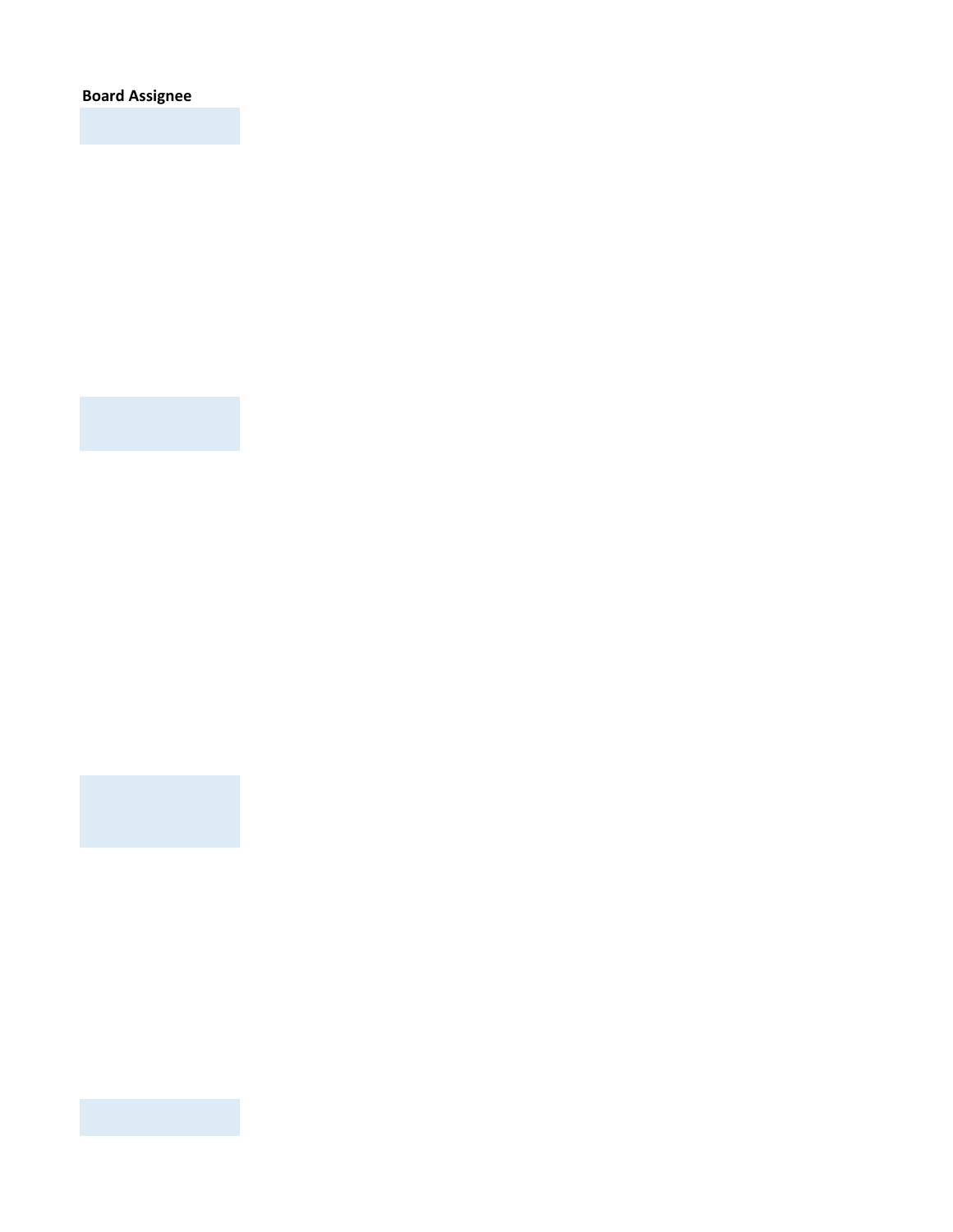0.755.1547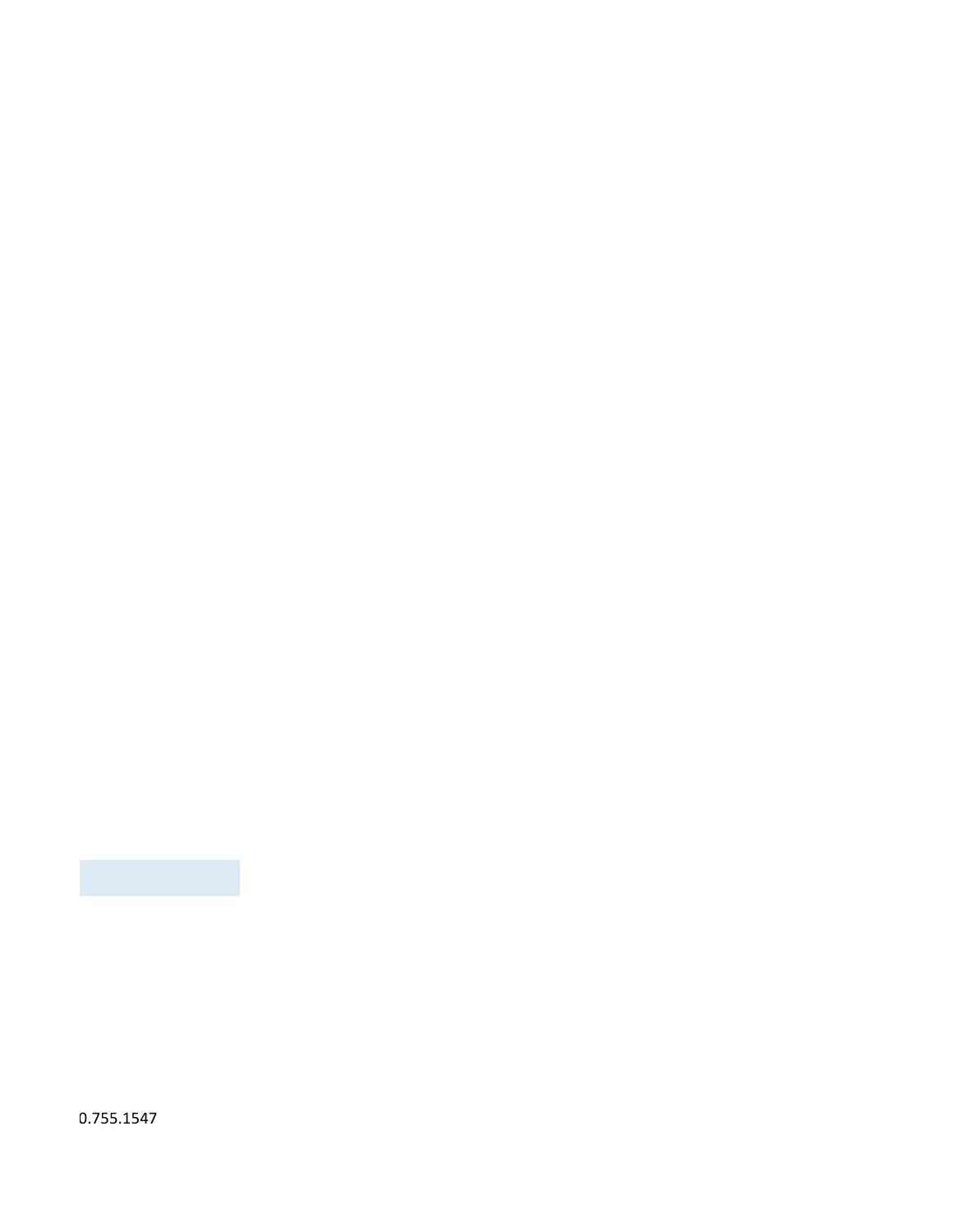| <b>Facility Name</b>                   | <b>Current Member</b> | Member 2016 | <b>Contact</b>       |
|----------------------------------------|-----------------------|-------------|----------------------|
| Fran Sisson                            | Yes                   | Yes         | Fran Sisson          |
| Jennifer Derosa - AdaptABLE for LIFE   | Yes                   | No          | Jennifer Derosa      |
| <b>Ashley House</b>                    | Yes                   | Yes         | Michael Pugsley      |
| Professional Registry of Nursing, Inc  | Yes                   | No          | Jay Crosby           |
| <b>Visiting Physicians Association</b> | Yes                   | No          | Sonja Zimmer         |
| <b>Qualis Health</b>                   | Yes                   | No          | Jeffery Sobotka      |
| Coloplast                              | Yes                   | <b>No</b>   | Vince Faiola         |
| Providence Home Health                 | Yes                   | No          | Deborah Kelly        |
| Breakthrough Resources, Inc            | Yes                   | Yes         | Nancy James          |
| Donna Goodwin Consulting               | Yes                   | Yes         | Donna Goodwin        |
| Kenyon HomeCare Consulting, LLC        | Yes                   | Yes         | Ginny Kenyon         |
| <b>POL Consulting</b>                  | Yes                   | Yes         | Pat O'Maley-Lanphear |
| <b>Wallin Enterprises</b>              | Yes                   | Yes         | <b>Terri Wallin</b>  |
| <b>Margaret Shepherd Associates</b>    | Yes                   | Yes         | Margaret Shepherd    |
| <b>GC Bookkeeping Services LLC</b>     | Yes                   | No.         | Susette Gilliam      |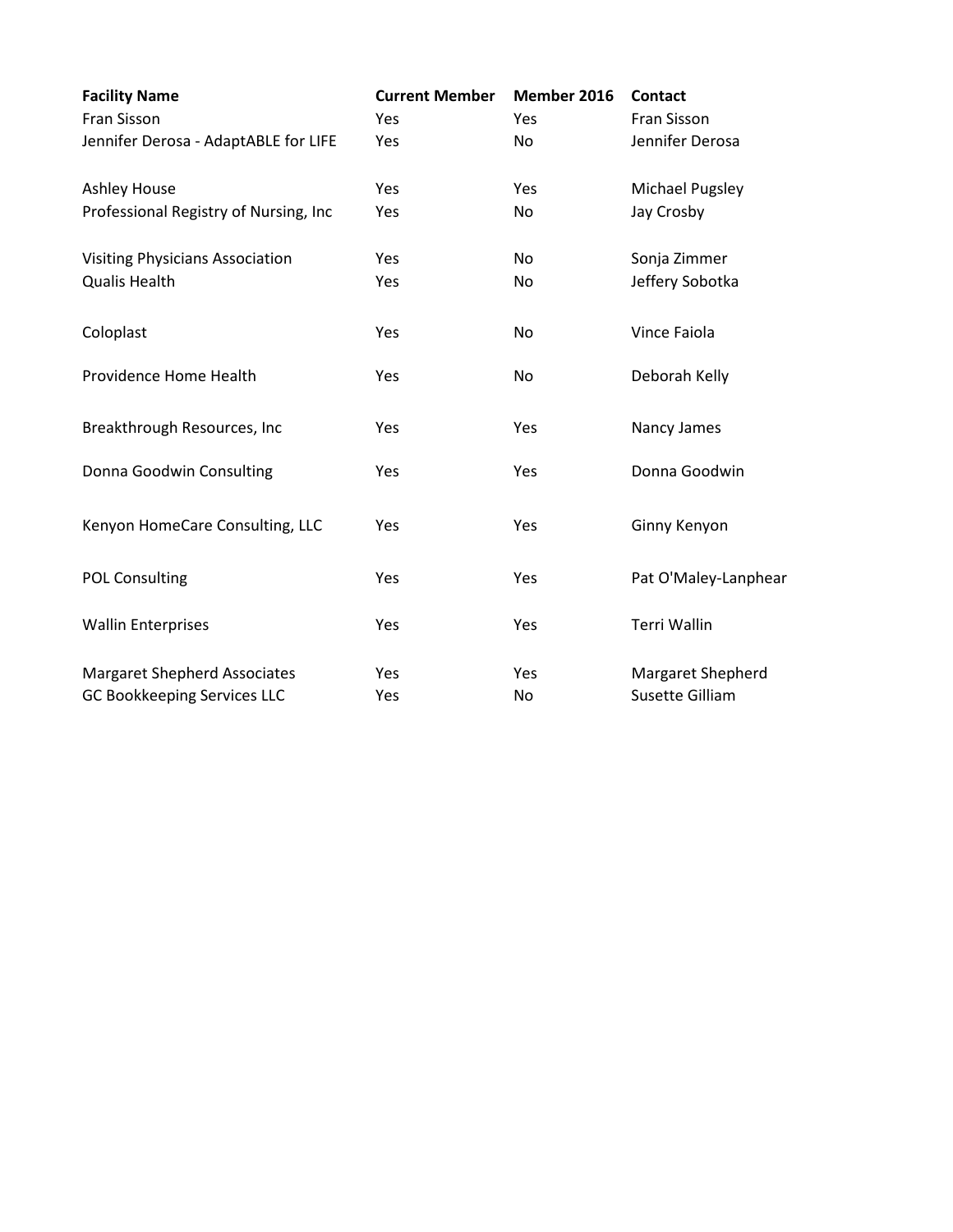| <b>Address</b>                                                 | <b>Email</b>                                                       | Phone #      | <b>Board Assig</b> |
|----------------------------------------------------------------|--------------------------------------------------------------------|--------------|--------------------|
| 149 Maple Ridge Rd, Port Angeles 98 frans2580@gmail.com        | 360.461.9306                                                       |              |                    |
| 5124 S. Willow St, Seattle, WA 9811 derosa.jennifer@gmail.com  |                                                                    | 206.697.6107 |                    |
| 33811 9th Ave S, Federal Way, WA                               |                                                                    |              |                    |
| 98003                                                          | mike@ashleyhousekids.com                                           | 253.533.9050 |                    |
| 10828 Gravelly Lake Dr SW, Ste 201, jlcrosby@prninc.net        | 253.617.7715                                                       |              |                    |
| 22399 132nd Ave SE, Bellevue, WA                               |                                                                    |              |                    |
| 98005                                                          | sozimmer@visitingphysicians.com                                    | 206.778.0367 |                    |
| PO Box 33400, Seattle, WA 98133                                | jeffs@qualishealth.org                                             | 206.288.2412 |                    |
| 630 N V St, Washougal, WA 98671<br>6410 NE Halsey St, Ste 100, | usvf@coloplast.com                                                 | 503.708.1682 |                    |
| Portland, OR 97213                                             | homeservices3@providence.org                                       | 503-215-8695 |                    |
| 8508 Main Street, B-101, Edmonds,<br>WA 98026                  | nancytjames@comcast.net                                            | 206.295.7532 |                    |
| P.O. Box 239, Colbert, WA 99005                                | goodwndr@aol.com                                                   | 509.238.6917 |                    |
| 1425 Broadway #22, Seattle, WA<br>98144                        | gkenyon@kenyonhcc.com                                              | 206.721.5091 |                    |
| 3327 275th St NE, Arlington, WA<br>98223                       | pomaleyconsulting@gmail.com                                        | 425.299.1353 |                    |
| 5630 - 104th Place SW, Mukilteo,<br>WA 98275                   | terri@wallinenterprises.com                                        | 425.922.8397 |                    |
| 300 Queen Anne Ave N #376, WA                                  |                                                                    |              |                    |
| 98109                                                          | margaret@margaretshepherdassocia 206.285.2328                      |              |                    |
|                                                                | 232 Stockard Loop, Delaware, OH 43 s.gilliam@gcbookkeepingserv.com | 614.729.8655 |                    |